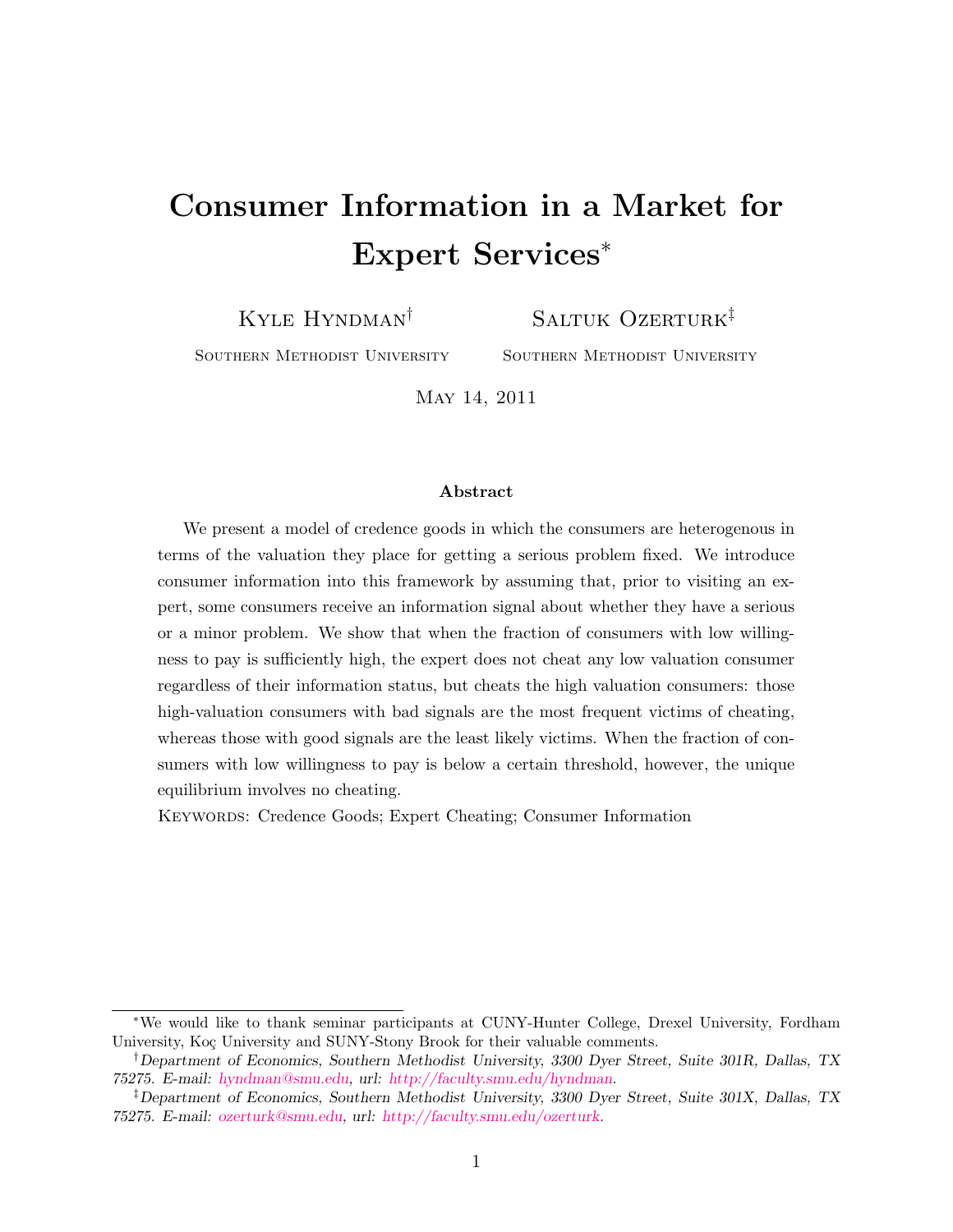### 1 Introduction

One of the most frequent consumer complaints involve so-called credence goods. These are products and services purchased from informed 'experts' such as auto mechanics, home improvement contractors, appliance service-persons, physicians and lawyers. An important feature of these services is that the provider of the service also assumes the role of an expert and determines how much or what type of service the consumer needs. Even when the success of the service is observable to the consumer  $ex$  post, consumers typically can never determine the type of the service they needed in the first place. In certain instances, the consumers may never know what type of service was *actually* performed by the expert. This informational asymmetry between experts and consumers creates obvious incentive problems: experts may attempt to over-treat consumers by providing unnecessary and expensive services, or overcharge them by claiming to provide an expensive treatment, although they actually solve the problem with an inexpensive treatment.

The concern in everyday life that experts may behave fraudulently is so common that consumer groups regularly provide tips to protect consumers from expert cheating. One common piece of advice given to consumers is that they should gather information about their problem and possible remedies before visiting an expert. It is argued that by appearing to be more informed, consumers can prevent the expert from cheating. The following excerpt from a consumer advice website captures this folk wisdom:

Often you can get a good idea of what's wrong with a vehicle by entering the keywords of the symptoms at your favorite internet search engine. There are message boards and helpful websites designed to help diagnose car problems. Although this won't aide in the repair of your vehicle, you will be more informed when you contact a car repair shop. If you sound as if you know something about cars you are more likely to obtain a fair estimate. Uneducated individuals are more likely to be taken advantage of.

The argument behind this folk wisdom is straightforward: the more substantial the informational asymmetry between an expert and a consumer, the easier it becomes for the expert to behave opportunistically and cheat. In the literature on expert services, however, there has been no formal analysis of the implications of consumer information. In this paper, we theoretically explore the implications of consumer information on the expert's cheating behavior. In particular, we pose the question of whether uninformed consumers are indeed the most likely victims of expert cheating.

<span id="page-1-0"></span><sup>1</sup>See [www.essortment.com/hobbies/overpricingrip](file:www.essortment.com/hobbies/overpricingrip_sfsa.com) sfsa.com. Italics added in quote above.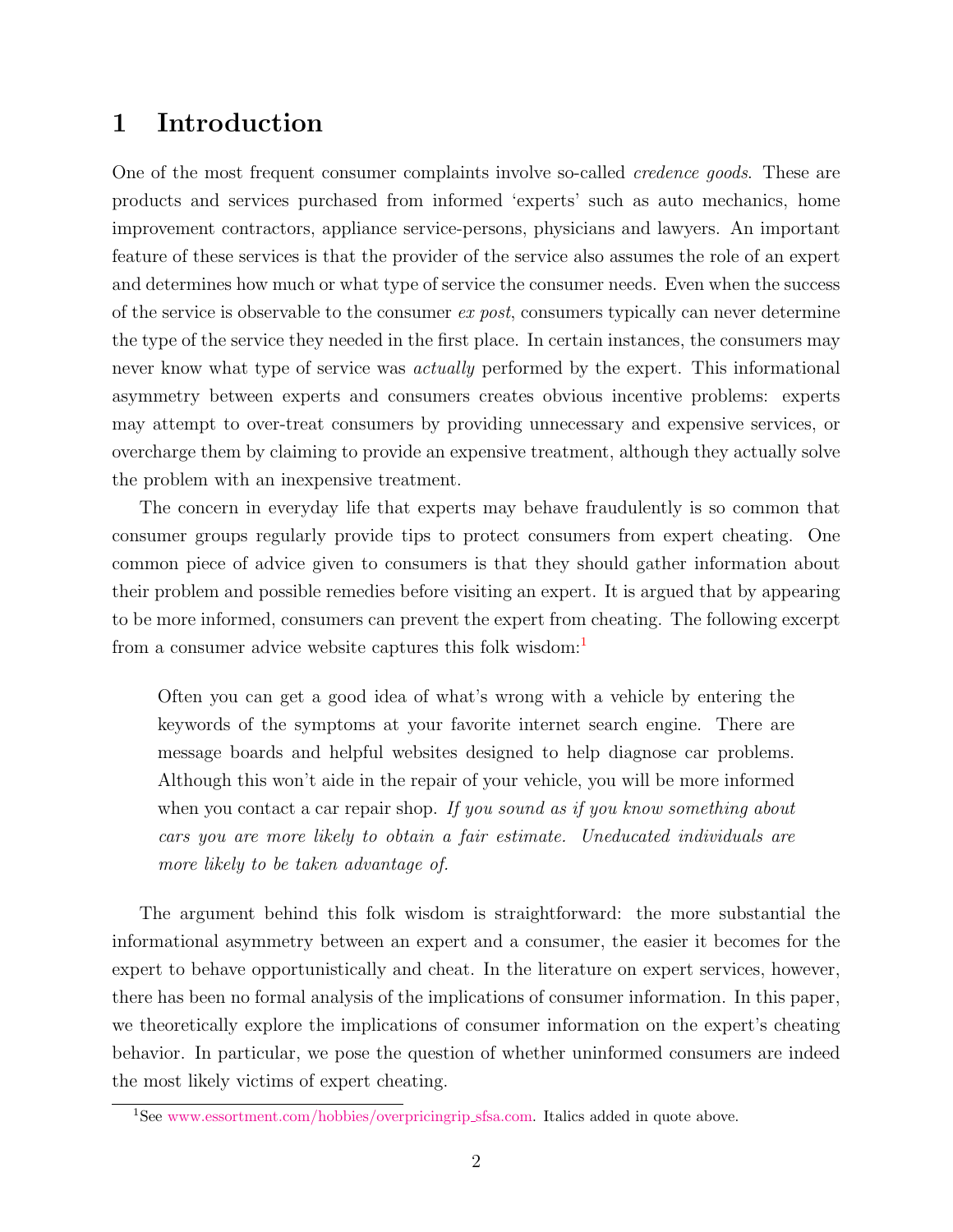Following most existing models, in our analysis a consumer's problem can either be serious (requiring an expensive treatment) or minor (requiring a cheap treatment). Ex ante, the consumer does not know the type of the problem, whether it is serious or minor. The consumer also cannot *ex post* verify the actual treatment provided by the expert, the expensive or the cheap treatment, to solve the problem. Accordingly, the potential fraud we consider in this paper is one of overcharging: the expert may recommend and charge for an expensive treatment when the problem is minor and can be solved with a cheap treatment.

In our model, consumers are heterogenous in terms of the valuation they place for getting a serious problem fixed with an expensive treatment. Into this framework, we introduce consumer information by assuming that, prior to visiting the expert, some consumers receive signals about whether they have a serious or a minor problem. The signal, though noisy, is informative and depending upon its realization some consumers will be more optimistic that their problem is minor and some will be more pessimistic. The pessimistic consumers believe quite strongly that their problem is serious when, in reality, it is actually minor. Since we are interested in describing how observable consumer characteristics affect the expert's cheating behavior, we mainly consider the case where the expert observes the type of consumer's problem, the particular information consumer has and the consumer's willingness to pay for having the serious problem fixed.

Our analysis illustrates that, as well as the consumer's information on the type of the problem, perhaps an equally, if not more, important aspect that derives the expert's cheating behavior is the wedge between a consumer's willingness to pay for having the serious problem fixed and the treatment price the expert is charging. In a setting where the expert endogenously sets treatment prices before a consumer's visit, we show that a consumer's willingness to accept an expensive treatment recommendation is driven by two considerations, (i) the wedge between their willingness to pay and the price the expert is charging for the expensive treatment, (ii) their beliefs on the probability of having a serious treatment. As long as the expensive treatment price is below their full valuation, all consumers, regardless of their particular information, tolerate to some cheating. Not surprisingly, for the same wedge between valuation and price, those with bad signals and hence pessimistic beliefs about their problem are the ones most tolerant for expert cheating, and hence are the most likely victims of cheating. However, when the monopolist expert sets the expensive treatment price equal to consumer's full valuation, all consumers, regardless of their particular information, become completely intolerant to cheating. This consumer behavior implies that from the expert's point of view, charging a higher price and cheating are substitutes: as the price increases consumers become less and less tolerant towards cheating, the extent of their tolerance driven by their beliefs (hence information) on the nature of their problem.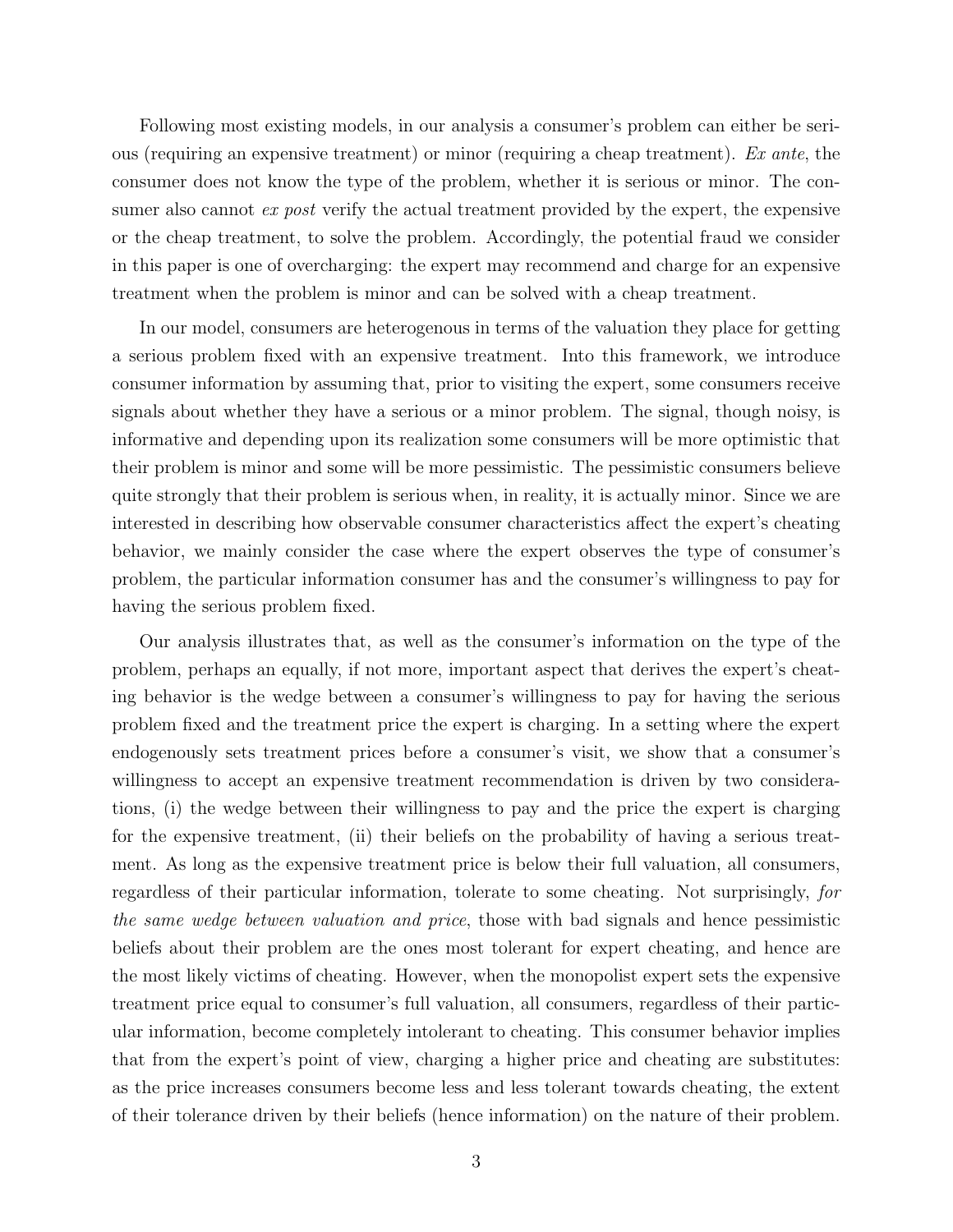In this framework, we show that whether the equilibrium involves cheating or not depends crucially not on the fraction of informed consumers, but on the fraction of high versus low valuation consumers.

- When the fraction of consumers with low willingness to pay is sufficiently high, the expert sets the expensive treatment price equal to the full valuation of low value consumers, and does not cheat any low value consumer regardless of the information status. However, with the treatment price set below their valuation, the high valuation consumers enjoy a wedge between their valuation and the treatment price, and hence are tolerant to the expert cheating with positive probability. Among the high valuation consumers, those with bad signals are the most frequent victims of cheating, whereas those with good signals and optimistic beliefs about their problem are the least frequent victims.
- When the fraction of consumers with low willingness to pay is below a certain threshold, however, the unique equilibrium involves no cheating: the expert sets the expensive treatment price equal to the full valuation of high value consumers. In this equilibrium, the expert is truthful to all types of consumers regardless of their information status, however, those with low valuations are priced out of the expensive treatment market.

These results make an interesting contribution to the folk wisdom that we mentioned above. As well as a consumer's information status, which determines the consumer's beliefs about the seriousness of the problem, an important and typically observable characteristic that affect an expert's cheating incentives is the consumer's willingness to pay for getting a serious problem fixed. Our analysis suggests that cheating is likely to emerge in situations where the expert observes that the consumer finds the expensive treatment price relatively low with respect to his/her valuation. In those situations, the expert is more likely to take advantage of this wedge between price and valuation, as the expert understands that the consumer has some tolerance for being cheated. Provided that there is room for cheating due to this willingness to pay and price, the extent of the expert's cheating then depends on whether the consumer strongly believes to have a serious problem or not, as those with pessimistic beliefs due to their information are more likely to be cheated than uninformed consumers. In that respect, a consumer may benefit more from pretending to have a low valuation for having a serious problem fixed than pretending to know more about the nature of his/her problem.

Related Literature. In many real life examples, the quality and amount of information that consumers possess differ substantially. However, the existing literature on credence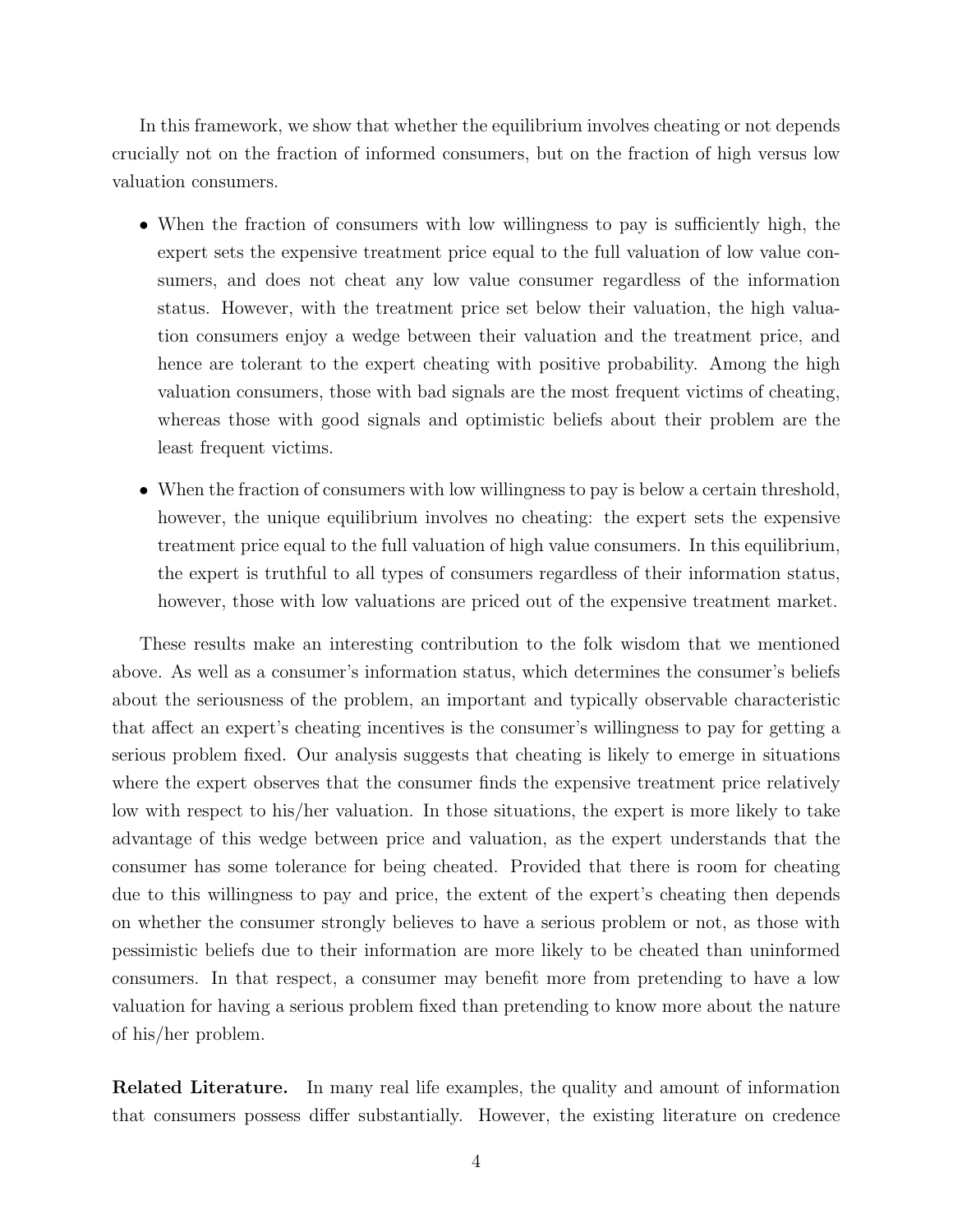goods consider models where all the consumers are equally informed about the nature of their problem and their potential benefits from receiving treatment by the expert. To the best of our knowledge, ours is the first paper that considers a credence goods market with heterogeneously informed consumers.

The theoretical literature on credence goods is small but growing.<sup>[2](#page-4-0)</sup> One set of papers examine the implications of a consumer's ability to search for second opinions. Wolinksy (1993) considers a competitive setting with many experts, and show that cheating can be eliminated when consumers search for second opinions and experts have reputational concerns. Pesendorfer and Wolinsky (2003) show that consumers' search for second opinions motivates experts to exert costly effort that improves the accuracy of their diagnosis. Alger and Salanié (2006) introduce a fraud cost by allowing the consumers to partially verify the actual inputs the expert uses during her treatment: they show that fraudulent overtreatment may appear as an equilibrium even in a competitive model. Emons (1997, 2001) examine how the market price mechanism can eliminate fraudulent behaviour when experts have capacity constraints and the actual treatment received is verifiable by consumers. In a model with fixed exogenous prices and homogenous consumers, Pitchik and Schotter (1987) demonstrate a mixed strategy equilibrium that involves cheating.<sup>[3](#page-4-1)</sup>

The closest to our paper is Fong (2005) who formally introduces the notion that an expert's recommendation strategy is typically selective and can be best understood to be conditional on observable and heterogenous consumer characteristics. Our main focus is to investigate how the information status of a consumer as an observable characteristic determines an expert's recommendation strategy and affects the market outcome. To sharpen this focus, we abstract away from price discrimination considerations and build upon Fong's framework, which shows that selective cheating may arise as a substitute for price discrimination. While Fong introduces an elegant framework to illustrate how an expert can selectively cheat high valuation and high cost consumers, his analysis does not investigate the implications of heterogenous consumer information on the expert's cheating behaviour, which is

<span id="page-4-1"></span><span id="page-4-0"></span><sup>2</sup>The seminal work in this literature is by Darby and Karni (1973) who coined the term "credence good." <sup>3</sup>In a durable goods model, Taylor (1995) illustrates how ex post pricing and extended service plans provide incentives to customers to properly take care of their durable goods. Sülzle and Wambach (2005) study the impact of variations in the degree of insurance on the amount of fraud in a physician-patient relationship. Dranove (1988) analyzes how demand inducement by physicians relates to the treatment price and other exogenous variables. In another contribution in the health economics literature, De Jaegher and Jegers (2001) describe how the credence good framework can be applied to the analysis of supplier induced demand hypothesis in medical services. Eső and Szentes (2007) consider a setting where the expert does not know the true impact of the information she provides for the client. They show that as long as the expert can tie her compensation to the decision undertaken by the client, she can still extract all the surplus despite not knowing perfectly the usefulness of her advice for the client's welfare. None of these papers address the implications of heterogenous consumer information.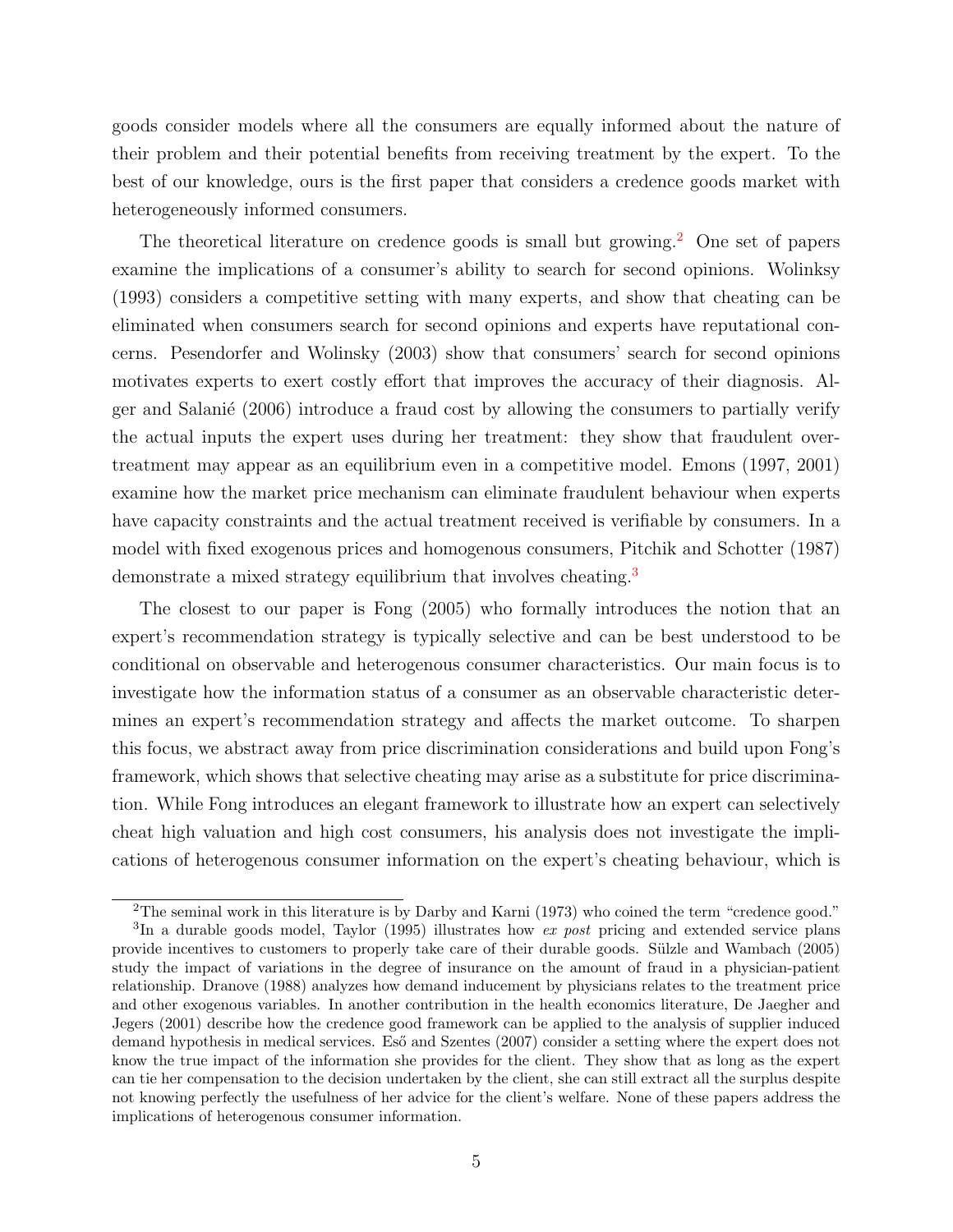the focus of our paper.

The rest of the paper proceeds as follows. In the next section, we lay out our model. Section [3](#page-7-0) provides the analysis and contains our main results. Section [4](#page-14-0) concludes. All proofs not presented in the text can be found in various appendices. The case when the expert can observe the consumer's information but not the willingness to pay is presented in Appendix B.

### 2 The Model

In this section, we describe a basic model of the credence good market that we use in the paper. We also summarise the information held by consumers and the expert, and describe the sequence of events.

The consumers and the expert. There is a continuum of consumers with measure one. Each consumer (he) either has a serious problem (denoted by state  $\omega = s$ ) that requires an expensive treatment; or a minor  $(\omega = m)$  problem that requires a cheap treatment. A consumer does not know whether his problem is serious or minor. The ex ante probability of having a serious problem is given by  $Pr(\omega = s) = \alpha \in (0, 1)$ .

As in Emons (2001) and Fong (2005), the consumers can visit a *monopolist* expert (she) who can perfectly diagnose and treat their problem. Based on the diagnosis, the expert can reject the consumer, or recommend an expensive treatment at a price  $p_s$  or a cheap treatment at a price  $p_m$ . Providing a cheap treatment costs the expert  $c_m > 0$ , whereas an expensive treatment costs  $c_s > c_m$ .

Verifiability and Liability. The consumers cannot observe or verify the actual treatment they receive.[4](#page-5-0) They can only tell whether their problem is fixed or not. An expensive treatment fixes both types of problems, whereas a cheap treatment only fixes the minor problem. Furthermore, the consumers are protected by limited liability: the expert cannot recommend and perform a cheap treatment if an expensive treatment is required  $(i.e.,$  if the expert agrees to treat the consumer, she must fix the problem).

Heterogenous Consumer Valuations for Treatment of Serious Problems. We assume that a minor problem, if left untreated, will lead to a loss of  $\ell_m > c_m > 0$  for all consumers. Accordingly, we refer to  $\ell_m$  as the consumers' willingness to pay for getting a minor problem treated. With respect to the untreated serious problems, we assume that the consumers are heterogenous in the losses they incur. When their problem is serious,

<span id="page-5-0"></span><sup>4</sup>Previous work by Pitchick and Schotter (1987), Wolinsky (1993) and Fong (2005) also assume that the actual treatment the expert provides is not verifiable. In Alger and Salanié (2006), the consumers can partially verify the actual inputs the expert uses during her treatment.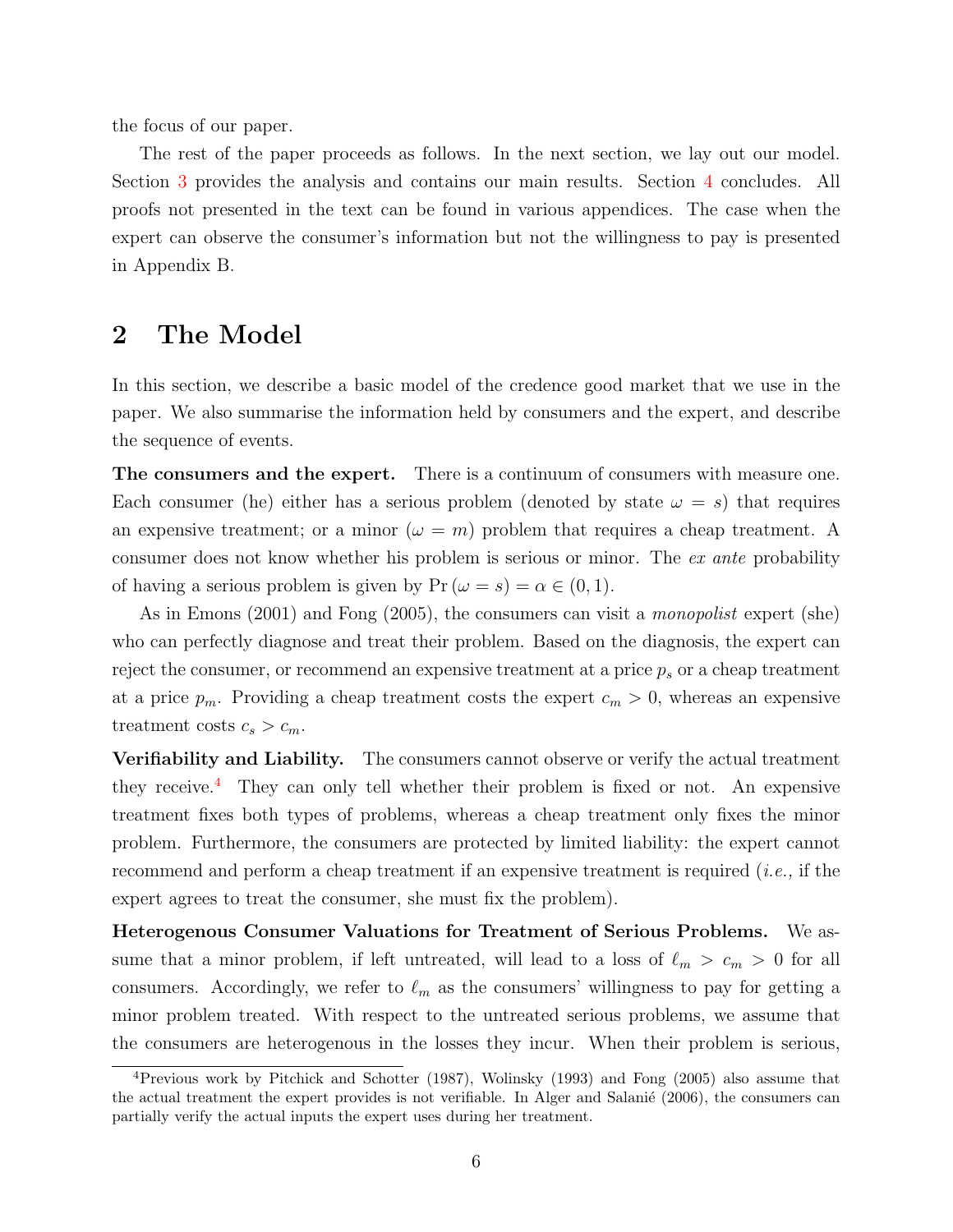depending on the consumer's type, the expensive treatment avoids a loss of either  $\ell_s^h$  or  $\ell_s^l$ with  $\ell_s^h > \ell_s^l > \ell_m$  and  $\ell_s^l > c_s$ .<sup>[5](#page-6-0)</sup> We refer to  $\ell_s^i$  with  $i \in \{l, h\}$  as the consumer of type *i*'s willingness to pay for getting a serious problem fixed, and assume that all consumers know their willingness to pay for getting a serious problem fixed, but the expert may or may not observe a consumer's willingness to pay.

**Consumer Information.** Before visiting the expert, a fraction  $\lambda$  of consumers observe an informative signal on whether their problem is serious or minor. The signal  $\tilde{z}$  can take two values: A good signal  $(z = g)$  indicates that the problem is more likely to be minor, whereas a bad signal  $(z = b)$  indicates that the problem is more likely to be serious. In particular, the precision of the signal, denoted by  $\phi$  is defined as

$$
\phi \equiv \Pr(z = b | \omega = s) = \Pr(z = g | \omega = m) \in (\frac{1}{2}, 1).
$$

For those customers who receive a signal prior to visiting the expert, the posterior beliefs are given by

$$
\alpha_g \equiv \Pr(s|g) = \frac{\alpha(1-\phi)}{(1-\alpha)\phi + \alpha(1-\phi)}
$$
 and  $\alpha_b \equiv \Pr(s|b) = \frac{\alpha\phi}{\alpha\phi + (1-\alpha)(1-\phi)}$ ,

whereas a customer with no signal still believes that his problem is serious with probability  $\alpha$ . It is useful to emphasize that the signals are noisy. In particular, a consumer with a minor problem might arrive in the expert's office believing that his problem is serious if he had observed a signal  $z = b$ . To rule out a trivial fixed price solution, we also assume that

$$
\alpha_b \ell_s^h + (1 - \alpha_b)\ell_m < c_s. \tag{A1}
$$

Expert's Information. The expert can perfectly observe whether the consumer has a serious problem or a minor problem. Since our main objective is to investigate whether the expert cheats uninformed consumers, we assume that the expert can also distinguish perfectly whether the consumer has received a good signal, a bad signal or no signal (uninformed). With respect to the consumer's valuation for getting a serious problem fixed, in the main body of the paper we analyze the case in which the expert also observes the consumer's valuation. The case in which the expert does not observe a consumer's valuation is analyzed in Appendix [B.](#page-19-0) We also assume that the expert cannot price discriminate across consumers. Sequence of Events. The timing of the game is as follows:

• STAGE 1: Nature decides whether a consumer has a serious or a minor problem. Nature

<span id="page-6-0"></span><sup>&</sup>lt;sup>5</sup>Since  $\ell_m > c_m$  and  $\ell_s^l > c_s$ , both problems are efficient to fix.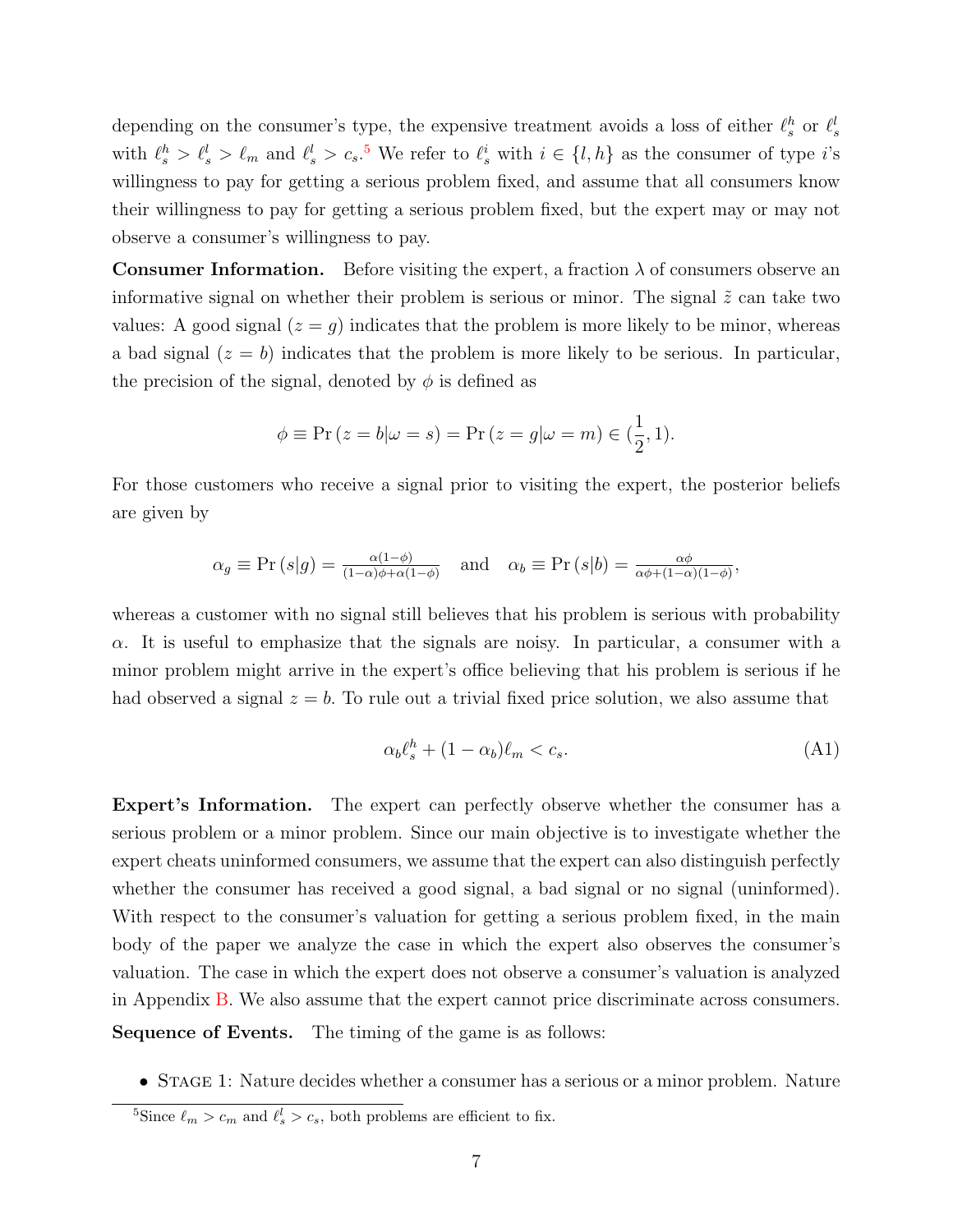also decides whether a consumer with a serious problem is willing to pay  $\ell_s^h$  or  $\ell_s^l$  for getting a serious problem fixed. The consumers do not know if their problem is minor or serious, but they know whether they are of type  $\ell_s^h$  or  $\ell_s^l$ . A fraction  $\lambda$  of consumers also observe a signal  $\tilde{z}$  which is informative about the type of their problem.

- STAGE 2: The expert optimally chooses and announces a price vector  $(p_m, p_s)$  where  $p_m$  and  $p_s$  are the prices for cheap and expensive treatments.
- STAGE 3: The consumer visits the expert who perfectly identifies if the problem is serious or minor, and whether the consumer is informed with a good or bad signal, or if the consumer is uninformed. The expert also observes if the consumer is of type  $\ell_s^h$  or  $\ell_s^l$ . Based on the diagnosis, the expert either rejects to treat the consumer or recommends an expensive or a cheap treatment.
- STAGE 4: The consumer can accept or reject the expert's recommendation. If he accepts, the expert provides a treatment unobservable to the consumer and charges a fee according to the prices posted in Stage 2. If the consumer rejects, the problem remains untreated.

### <span id="page-7-0"></span>3 Analysis

In this section, we derive the equilibrium when the expert can observe and condition her recommendation strategy on the information status of the consumer, as well as the consumer's willingness to pay. From the point of view of the expert, a consumer may be one of six different types: those consumers with low valuation  $\ell_s^l$  and information status  $z \in \{g, b, n\},$ and consumers with high valuation  $\ell_s^h$  and information status  $z \in \{g, b, n\}$ . In what follows, we describe a consumer's type with the index  $t \in T \equiv \{g_l, b_l, n_l, g_h, b_h, n_h\}$ . To clarify this notation, the type  $b_l$ , for example, refers to a consumer who has observed a bad signal and who has a low valuation  $\ell_s^l$ , whereas type  $n_h$  refers to a consumer who has not observed a signal and has a high valuation  $\ell_s^h$ .

A mixed strategy profile for the expert in a recommendation sub-game  $(p_m, p_s)$  is given by the probabilities  $\{\rho_i^t, \beta_i^t, 1 - \beta_i^t - \rho_i^t\}$  for  $i \in \{m, s\}$  and  $t \in T$  where  $\rho_i^t$  refers to the probability that the expert rejects to treat a consumer of type t when the underlying problem is  $i \in \{m, s\}$ .<sup>[6](#page-7-1)</sup> For example,  $\beta_m^{g_l}$  is the probability that the expert recommends an expensive

<span id="page-7-1"></span><sup>&</sup>lt;sup>6</sup>It is useful to note that one cannot dispense with  $\rho_i^t$  and remove the possibility that the expert refuses to treat consumers from the expert's action set without loss of generality. In particular, since we must consider all pricing subgames, including those with  $p_i < c_i$ , allowing the expert to refuse to treat customers guarantees that she will earn non-negative profits. In other words, if we are to assume that the expert has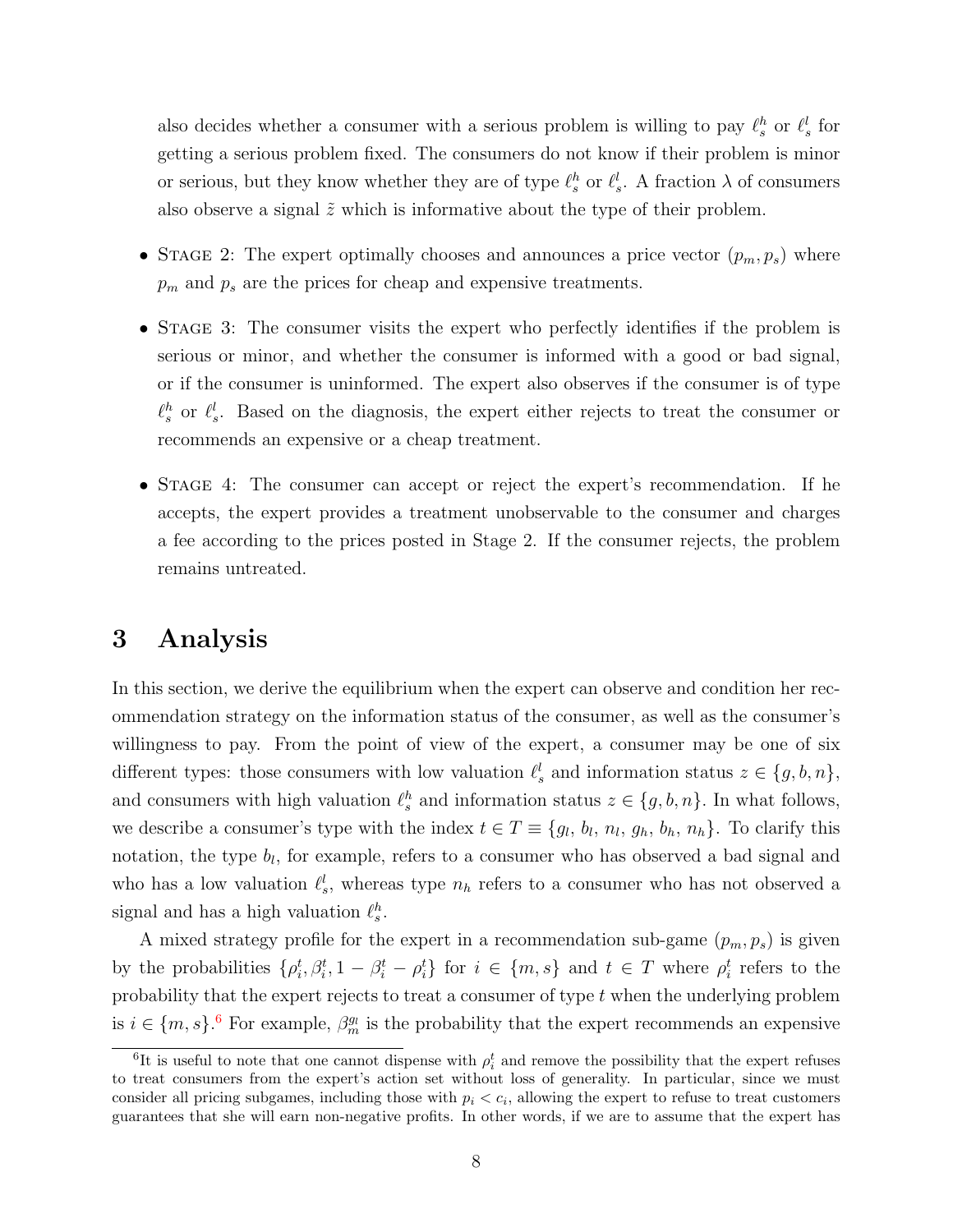treatment to a consumer who has a minor problem, when the consumer has received a good signal and has a low valuation  $\ell_s^l$  for getting a serious problem fixed. A mixed strategy profile for a consumer of type  $t \in T$  is given by the probability  $\gamma_i^t$  of accepting a recommendation  $i \in \{m, s\}$  by the expert.

We begin our analysis by restricting the set of prices which are possible in equilibrium.

<span id="page-8-0"></span>**Lemma 1.** In any equilibrium the expert makes non-negative profits. Furthermore, in any equilibrium where the expert makes positive profits, the set of prices must belong to the range  $p_m \in [c_m, \ell_m]$  and  $p_s \in [c_s, \ell_s^h]$ .

Proof. See Appendix [A.](#page-16-0)

This follows because the expert always has the option of refusing to treat consumers (which she will exercise if the price is below her cost of providing the recommended treatment). Moreover, prices cannot be too high since otherwise consumers will automatically reject the recommended treatment.

The next lemma establishes that the expert will always recommend an expensive treatment when the problem is serious, and the consumers always accept a cheap treatment recommendation with probability one regardless of their information status and willingness to pay.

<span id="page-8-2"></span>**Lemma 2.** In any subgame in the relevant price range  $p_m \in [c_m, \ell_m]$  and  $p_s \in [c_s, \ell_s^h]$ , we have  $\gamma_m^t = 1$  and  $\beta_s^t = 1$  for all  $t \in T$ .

Proof. See Appendix [A.](#page-16-0)

This result follows because of the limited liability assumption. Namely, since an expert must fix the problem, she will always provide the expensive repair for the serious problem, and will consequently never mis-report that a serious problem is minor. Consequently, the consumer will always accept a cheap treatment recommendation, provided that  $p_m \leq \ell_m$ .

We now rule out pure strategy equilibrium for the relevant price range  $p_s \in [c_s, \ell_s^h]$  and  $p_m \in [c_m, \ell_m]$  with the following lemma.

<span id="page-8-1"></span>**Lemma 3.** (i) For  $p_m \in [c_m, \ell_m]$  and  $p_s \in [c_s, \ell_s]$ , we have  $\gamma_s^t \in (0, 1)$  and  $\beta_m^t \in (0, 1)$  for all  $t \in T$ . (ii) For  $p_m \in [c_m, \ell_m]$  and  $p_s \in [c_s, \ell_s^h]$ , we have  $\gamma_s^t \in (0, 1)$  and  $\beta_m^t \in (0, 1)$  for  $t \in \{g_h, \ell_s^h\}$  $\{b_h, n_h\},$  however  $\gamma_s^{g_l} = \gamma_s^{b_l} = \gamma_s^{n_l} = 0$  and  $\beta_m^{g_l} = \beta_m^{b_l} = \beta_m^{n_l} = 0$ .

 $\Box$ 

 $\Box$ 

no ability to reject consumers ex post, then we need to exogenously assume that the prices are always chosen as  $p_i > c_i$  so that the expert does not lose money by accepting to treat a consumer. Allowing for the expert to reject consumers ex post simply guarantees that the experts ex ante sets the prices in the region  $p_i > c_i$ . This is the content of Lemma [1,](#page-8-0) below.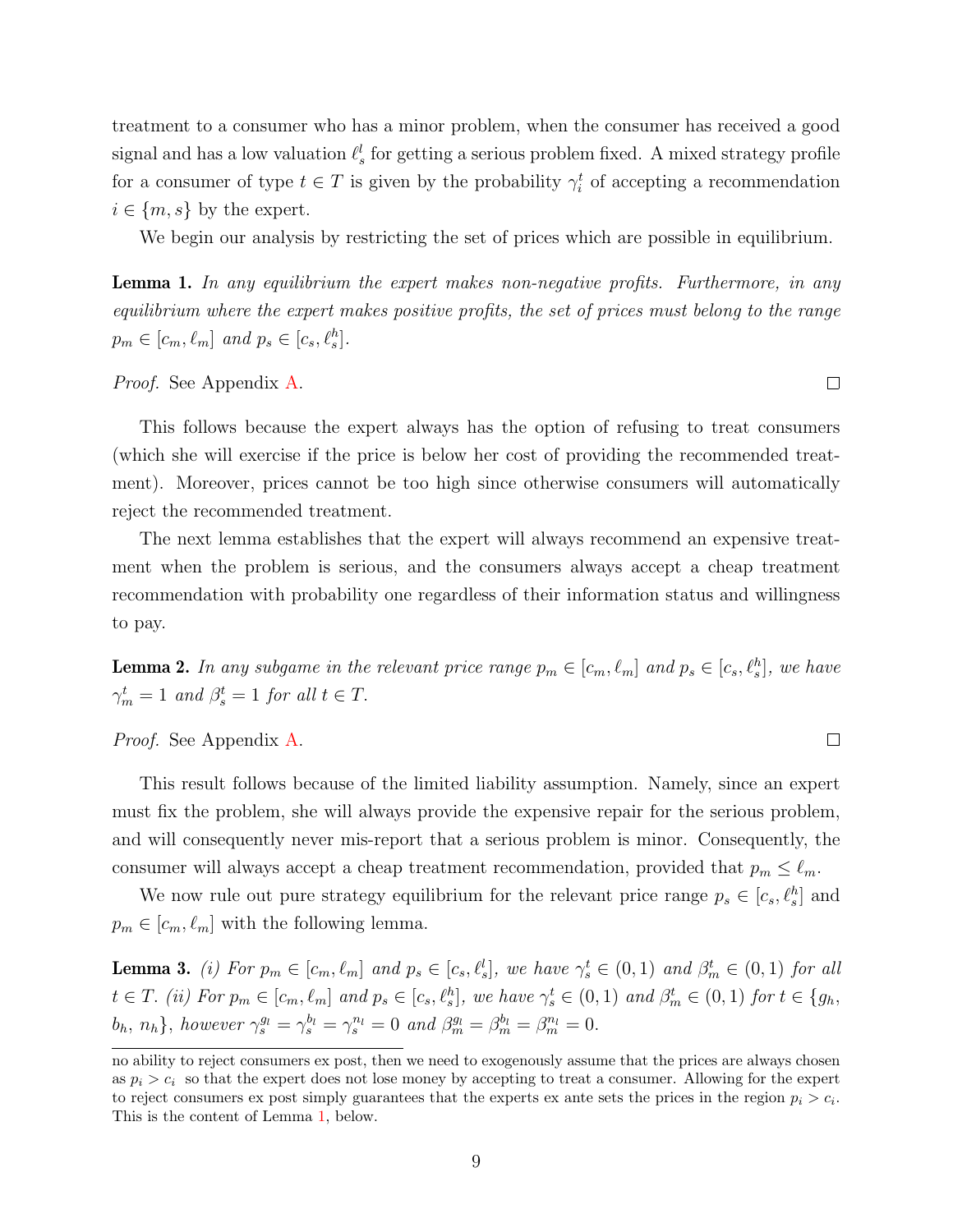#### Proof. See Appendix [A.](#page-16-0)

The intuition is relatively straight-forward. If the expert never cheated, then, following an expensive treatment recommendation, those consumers for which the price is below their valuation will accept with probability 1. However, if consumers accept an expensive treatment recommendation with probability 1, then the expert will strictly prefer to cheat consumers. However, if the expert cheats with probability 1, then consumers strictly prefer to reject. Finally, if consumers always reject, the expert prefers to be honest. Thus, we have come full circle, which means that there cannot be a purse strategy equilibrium

Having ruled out pure strategy equilibria, we proceed by deriving the equilibrium mixing probabilities first for the price range  $p_s \in [c_s, \ell_s]$ . For the expert to mix between recommending the expensive or cheap treatments to a type  $t \in T$  consumer with a minor problem, we must have

$$
\gamma_s^t(p_s - c_m) = p_m - c_m \Rightarrow \gamma_s^t = \frac{p_m - c_m}{p_s - c_m}.\tag{1}
$$

Now consider the consumer's acceptance strategy that will leave the expert indifferent between cheating and not cheating when the problem is minor. For a consumer with valuation  $l_s^l$  or  $l_s^h$  and with signal  $z \in \{g, b, n\}$  to be indifferent between accepting and rejecting the expensive treatment, the expert's respective cheating probabilities must be given by

$$
\beta_m^{z_l} = \frac{\alpha_z(l_s^l - p_s)}{(1 - \alpha_z)(p_s - \ell_m)} \text{ for } z \in \{g, b, n\}.
$$
\n
$$
(2)
$$

$$
\beta_m^{z_h} = \frac{\alpha_z(l_s^h - p_s)}{(1 - \alpha_z)(p_s - \ell_m)} \text{ for } z \in \{g, b, n\}.
$$
\n(3)

A few observations on these cheating probabilities are in order. First, consider the expert's cheating probability  $\beta_m^{z_l}$  above that makes a low valuation consumer with information  $z \in \{g, b, n\}$  indifferent. Note that, if the expert cheats that consumer with a probability strictly higher than  $\beta_m^{z_l}$ , then consumer of type  $z_l$  will always reject an expensive treatment recommendation, whereas if the expert cheats with a probability strictly less than  $\beta_m^{z_l}$ , this consumer will always accept an expensive treatment recommendation. In other words, the probability  $\beta_m^{z_l}$  describes the tolerance of consumer of type  $z_l$  for being cheated. It is straightforward to see that, since  $\alpha_g < \alpha_n < \alpha_b$ , among the consumers with low valuation, the consumer with the bad signal (consumer type  $b<sub>l</sub>$ ) is the most tolerant for being cheated for a given price  $p_s < l_s^l$ , since this is the consumer who is the most pessimistic about her problem. Formally, we have

$$
\beta_m^{b_l} > \beta_m^{n_l} > \beta_m^{g_l} \text{ for } p_s < l_s^l
$$

and the tolerance for being cheated is increasing in the difference between her willingness to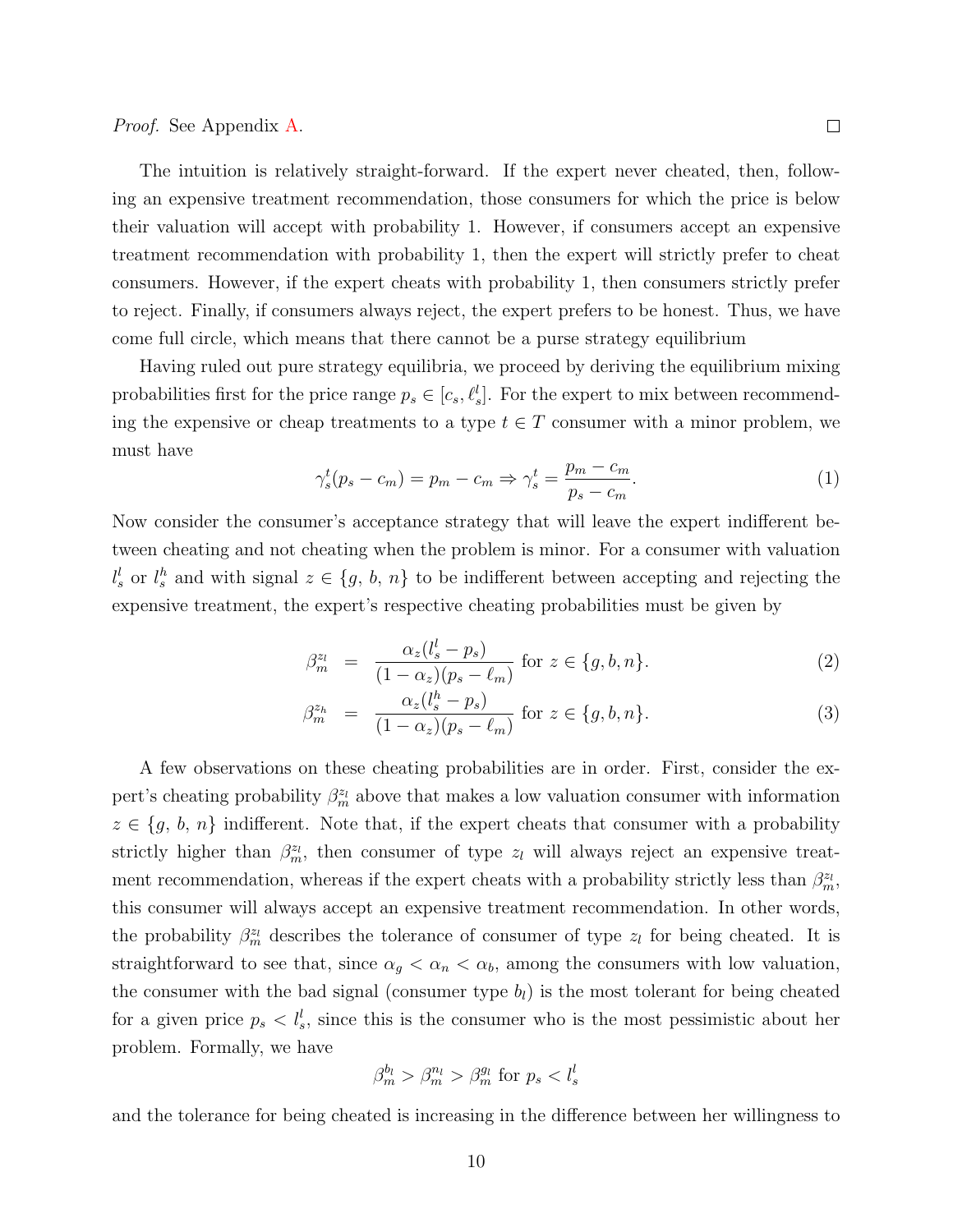pay  $l_s^l$  and the price  $p_s$  expert charges. Intuitively, a consumer with a given belief  $\alpha_z$  where  $z \in \{g, b, n\}$  becomes more tolerant to be cheated as the price  $p_s$  for expensive treatment becomes smaller.

Note, however, that if  $p_s = \ell_s^l$  and  $\beta_m^{z_l} > 0$ , then low-valuation consumers strictly prefer to reject an expensive treatment recommendation, regardless of their type. In other words, at the full valuation price  $p_s = l_s^l$ , all low valuation consumers (regardless of their information) lose all their tolerance for being cheated. For the expert to charge  $p_s = l_s^l$  and get an expensive treatment recommendation accepted with a positive probability, the expert can never cheat these consumers. Formally,

$$
\beta_m^{z_l} = 0 \text{ for } z \in \{g, b, n\} \text{ at } p_s = l_s^l
$$

Similar observations hold for consumers with high willingness to pay as well. The probability  $\beta_m^{z_h}$  above describes the tolerance of consumer of type  $z_h$  for being cheated. Among the consumers with high valuation, the consumer with the bad signal (consumer type  $b_h$ ) is the most tolerant for being cheated for a given price  $p_s < l_s^h$ . Formally, we have

$$
\beta_m^{b_h} > \beta_m^{n_h} > \beta_m^{g_h} \text{ for } p_s < l_s^h
$$

and the tolerance for being cheated is increasing in the difference between the willingness to pay  $l_s^h$  and the price  $p_s$  expert charges. At the full valuation price  $p_s = l_s^h$ , all high valuation consumers (regardless of their information) lose all their tolerance for being cheated, and hence

$$
\beta_m^{z_h} = 0 \text{ for } z \in \{g, b, n\} \text{ at } p_s = l_s^h
$$

Given these recommendation strategies and the acceptance probabilities, one can now write the ex ante expected profit to the expert. The next lemma derives the expert's ex ante expected profit function:

<span id="page-10-0"></span>**Lemma 4.** (i) For the price range  $p_m \in [c_m, \ell_m]$  and  $p_s \in [c_s, \ell_s]$ , the expert's ex ante expected profits is given by

<span id="page-10-1"></span>
$$
\Pi_1(p_m, p_s) = \alpha \left[ \frac{p_m - c_m}{p_s - c_m} \right] (p_s - c_s) + (1 - \alpha)(p_m - c_m). \tag{4}
$$

(ii) For the price range  $p_m \in [c_m, \ell_m]$  and  $p_s \in (\ell_s^l, \ell_s^h]$ , the expert's ex ante expected profits is given by

<span id="page-10-2"></span>
$$
\Pi_2(p_m, p_s) = \alpha \theta \left[ \frac{p_m - c_m}{p_s - c_m} \right] (p_s - c_s) + (1 - \alpha)(p_m - c_m). \tag{5}
$$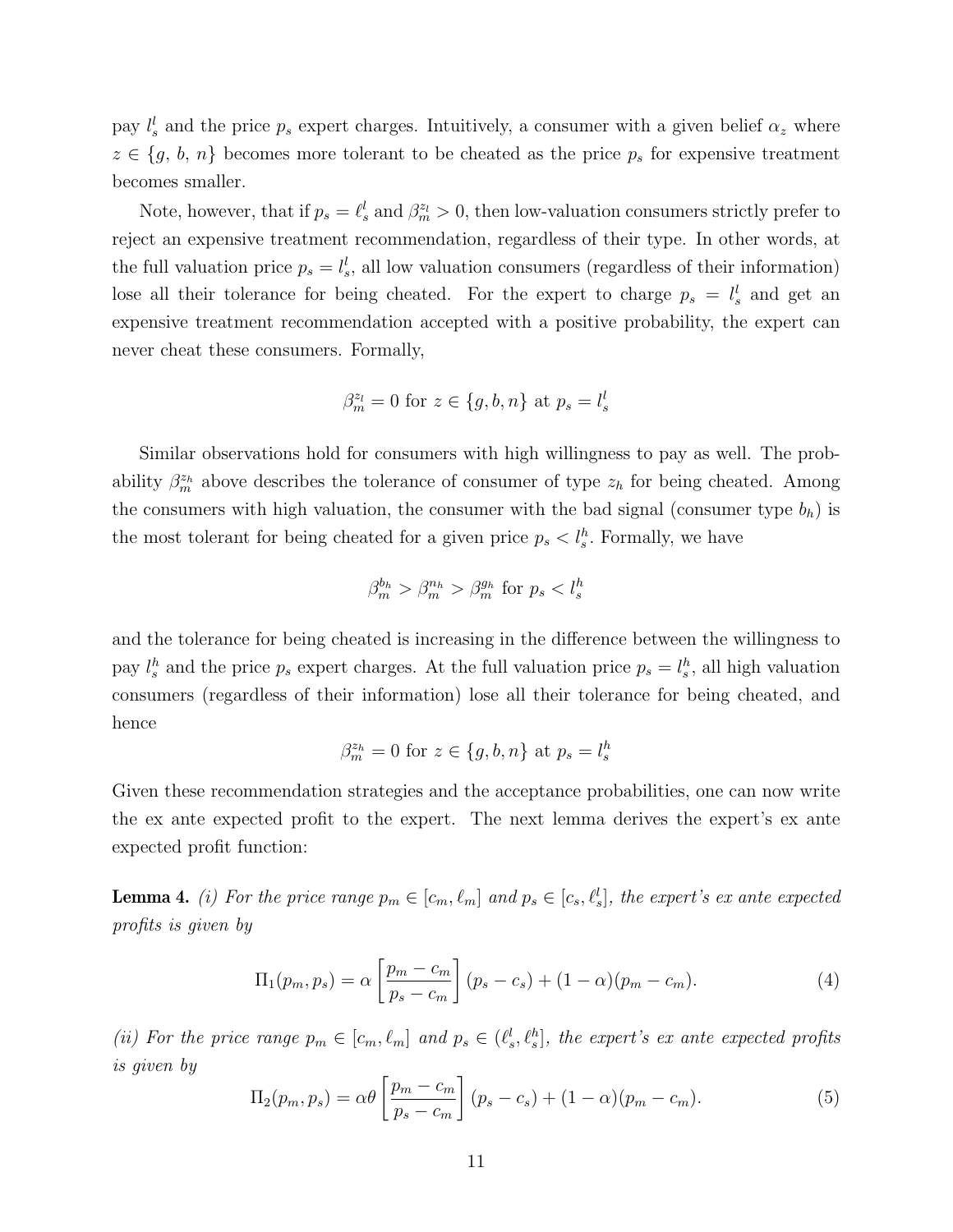Consider the expected profit function  $\Pi_1(\cdot)$  in part (i) of Lemma [4](#page-10-0) for the expensive treatment price range  $p_s \in [c_s, \ell_s]$ . In this price range, both high and low valuation consumers, regardless of their information status, can afford to accept an expensive treatment recommendation. The first term in  $\Pi_1(\cdot)$  refers to the expected profit the expert makes from consumers with serious problems: such a consumer arrives with probability  $\alpha$ , and always receives an expensive treatment recommendation, which he/she accepts with a probability  $(p_m - c_m) / (p_s - c_m)$ . Every time a consumer with a serious problem accepts an expensive treatment recommendation, the expert makes  $(p_s - c_s)$ . The second term in  $\Pi_1(\cdot)$  refers to the expected profits the expert makes from consumers with a minor problem. Recall that such a consumer arrives with probability  $1-\alpha$ , and regardless of the consumer's information status, the expert is indifferent between being truthful and making  $(p_m - c_m)$  by performing a cheap treatment or lying. This indifference ensures that the expert makes a profit of  $(p_m - c_m)$  whenever a consumer with a minor problem arrives.

Consider now the expected profit function  $\Pi_2(\cdot)$  in part (ii) of Lemma [4](#page-10-0) for the expensive treatment price range  $p_s \in (\ell_s^l, \ell_s^h]$ . In this range, only the high valuation consumers can afford to accept an expensive treatment recommendation with a positive probability. All low valuation consumers are priced out of the expensive treatment regardless of their information status. For this reason, for the price range  $p_s \in (\ell_s^l, \ell_s^h]$ , the expert can make a profit from only a fraction  $\theta$  of the consumers with a serious problem (those with high valuations), which is captured by the first term in  $\Pi_2(\cdot)$ .

An important observation that emerges from Lemma [4](#page-10-0) is that both expected profits  $\Pi_1(\cdot)$  and  $\Pi_2(\cdot)$  are monotone increasing in the expensive treatment price  $p_s$  and the cheap treatment price  $p_m$ . This observation implies that the expert maximizes  $\Pi_1(\cdot)$  by setting  $p_s^* = \ell_s^l$  and  $p_m^* = \ell_m$ , whereas  $\Pi_2(\cdot)$  is maximized by setting  $p_s^* = \ell_s^h$  and  $p_m^* = \ell_m$ . Therefore, while setting the optimal treatment prices, the expert has the following trade-off: If  $\Pi_1^*(\ell_m, \ell_s^l) > \Pi_2^*(\ell_m, \ell_s^h)$ , then the expert sets  $p_s^* = \ell_s^l$  and hence allows the low valuation consumers to accept and expensive treatment recommendation with positive probability. On the other hand, if  $\Pi_1^*(\ell_m, \ell_s^l) < \Pi_2^*(\ell_m, \ell_s^h)$ , then the expert is better off from pricing out all the low valuation consumers by setting  $p_s^* = \ell_s^h$ . The pricing choice of the expert then depends on whether the fraction of high valuation consumers is high enough, so that pricing out all low valuation consumers is justified profit-wise. If the fraction of high valuation consumers is above a certain threshold, then the expert's optimization will yield  $p_s^* = \ell_s^h$ , as otherwise the expert cannot afford to price out all low valuation consumers. One can characterize this threshold value of  $\theta$  by setting  $\Pi_2^*(\ell_m, \ell_s^h) = \Pi_1^*(\ell_m, \ell_s^l)$  which yields the following threshold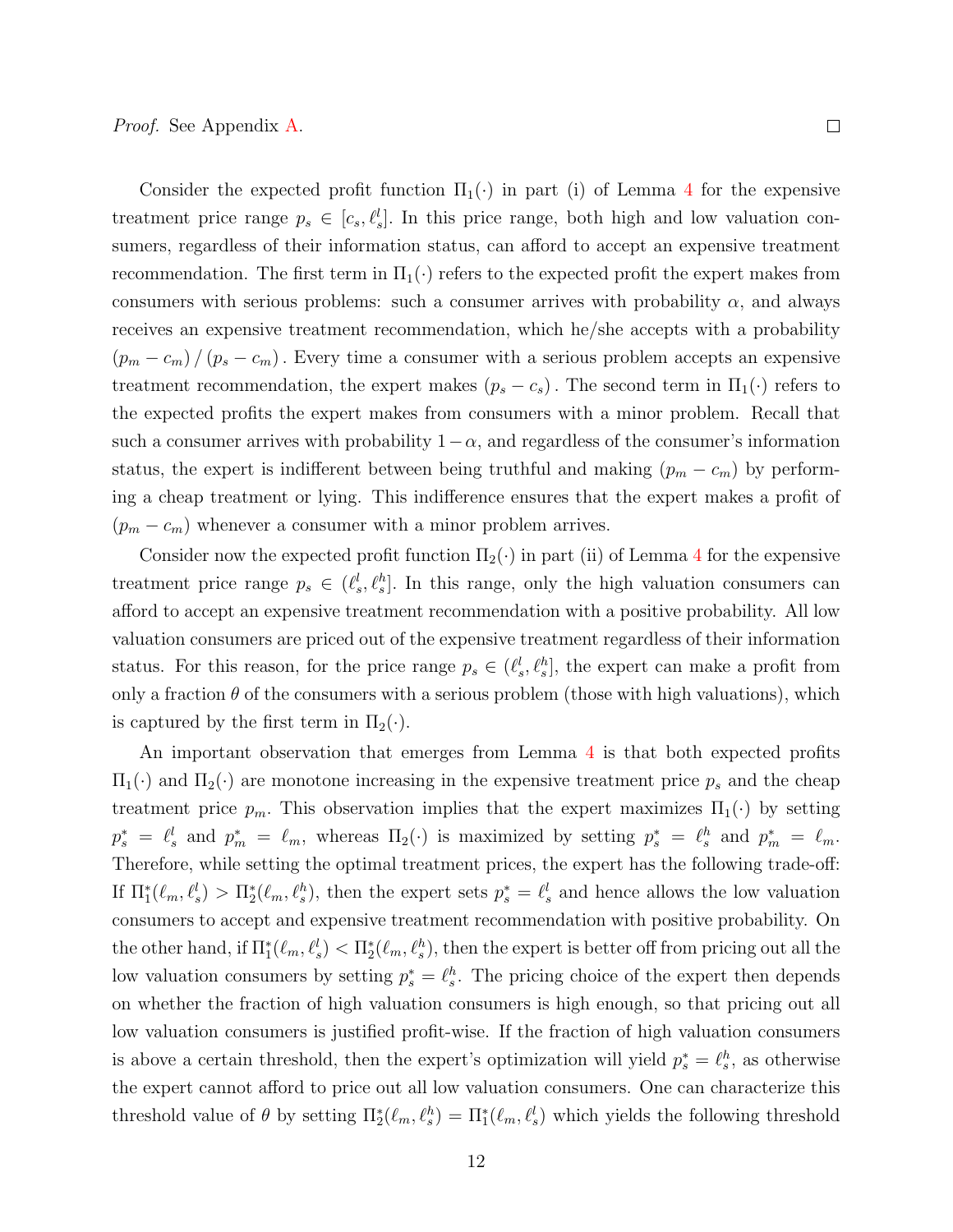fraction of high valuation consumers

$$
\theta^* \equiv \frac{\ell_s^l - c_s}{\ell_s^h - c_s} \cdot \frac{\ell_s^h - c_m}{\ell_s^l - c_m}.
$$

For  $\theta > \theta^*$ , we have  $\Pi_2^*(\ell_m, \ell_s^h) > \Pi_1^*(\ell_m, \ell_s^l)$  and hence the expert sets  $p_s^* = \ell_s^h$ . For  $\theta < \theta^*$ , we have  $\Pi_2^*(\ell_m, \ell_s^h) < \Pi_1^*(\ell_m, \ell_s^l)$  and hence the expert sets  $p_s^* = \ell_s^l$ .

This optimal pricing behaviour suggests that, as far as cheating is concerned, there are two types of possible equilibria. For  $\theta > \theta^*$ , the expert will set  $p_s^* = \ell_s^h$  and not cheat any of the consumers; whereas for  $\theta < \theta^*$ , the expert will set  $p_s^* = \ell_s^l$  and cheat the high valuation consumers with a positive probability. Furthermore, the frequency that the high valuation consumers will be targeted for cheating will depend on their information status. The following proposition provides a full characterization of these two equilibrium outcomes.

<span id="page-12-0"></span>**Proposition 1. Case 1 (No Cheating):** For  $\theta > \theta^*$ , in the unique equilibrium the expert sets  $p_s^* = \ell_s^h$  and  $p_m^* = \ell_m$  and does not cheat any consumers regardless of their valuations and information status; that is,

$$
\beta_m^{z_l}=\beta_m^{z_h}=0 \ for \ z\in\{g,b,n\}.
$$

In this no-cheating equilibrium, all low valuation consumers always reject an expensive treatment recommendation regardless of their information status, and all high valuation consumers accept an treatment recommendation with the common probability

$$
\gamma_s^{z_h} = \frac{\ell_m - c_m}{\ell_s^h - c_m} \equiv \gamma \text{ for } z \in \{g, b, n\}
$$

regardless of their information.

**Case 2 (Cheating Equilibrium)** For  $\theta < \theta^*$ , in the unique equilibrium the expert sets  $p_s^* = \ell_s^l$  and  $p_m^* = \ell_m$ , and cheats all the high valuation consumers, but not any of the low valuation consumers. Those high valuation consumers with bad signals are cheated with the highest frequency, whereas the high valuation consumers with good signals are cheated with the lowest frequency. In particular, we have

$$
\beta_m^{z_l} = 0 \text{ for } z \in \{g, b, n\},
$$
  

$$
\beta_m^{z_h} = \frac{\alpha_z(\ell_s^h - p_s)}{(1 - \alpha_z)(p_s - \ell_m)} > 0 \text{ for } z \in \{g, b, n\}
$$

and hence

$$
\beta_m^{b_h} > \beta_m^{n_h} > \beta_m^{g_h},
$$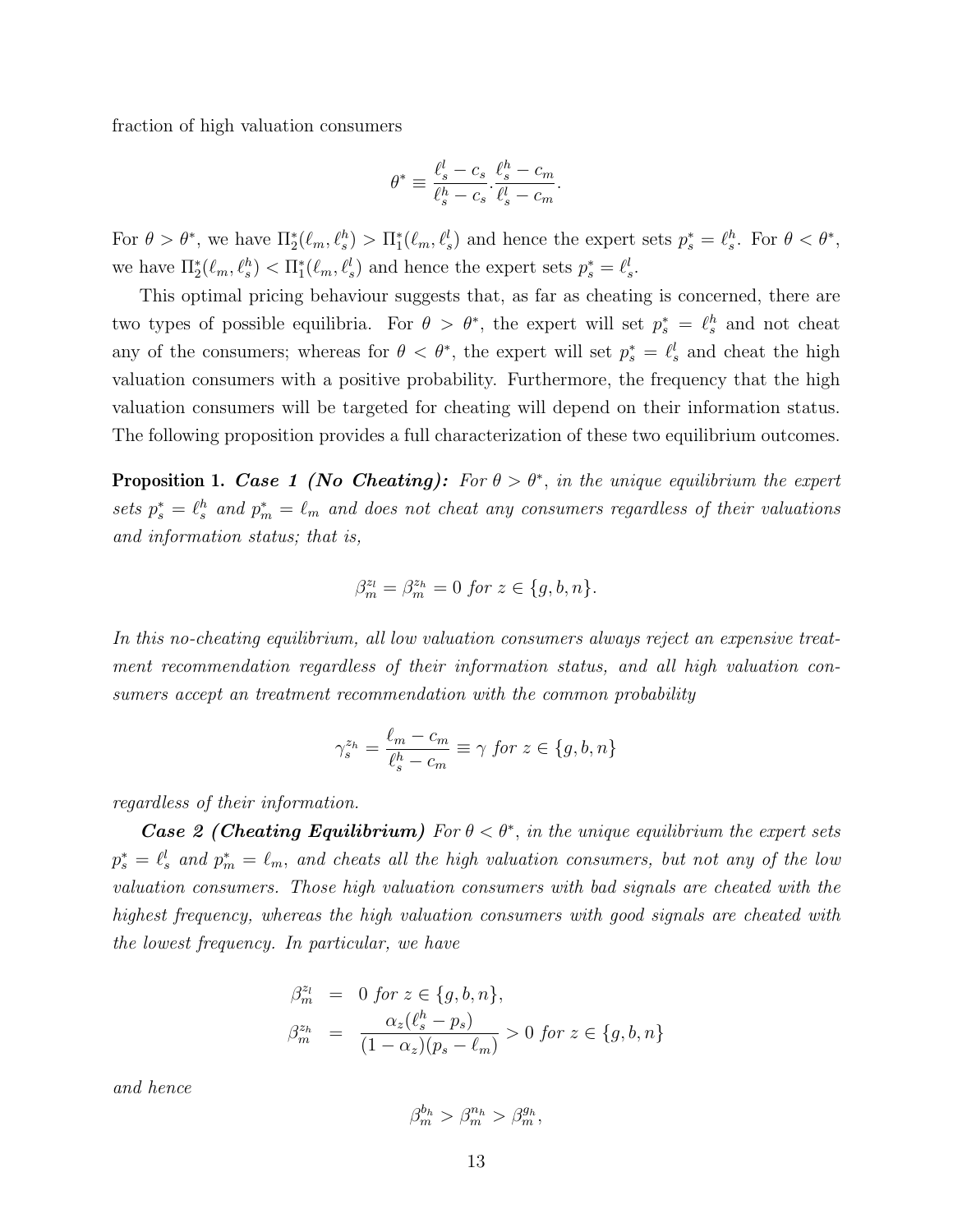In this cheating equilibrium, all consumers, regardless of their valuations and information status, accept an expensive treatment recommendation with the common probability

$$
\gamma_s^{z_h} = \gamma_s^{z_l} \equiv \gamma = \frac{\ell_m - c_m}{\ell_s^l - c_m} \text{ for } z \in \{g, b, n\}.
$$

It is interesting to note that,  $\lambda$ , the probability of a consumer receiving an informative signal does not appear to play a role in the equilibrium. This follows because, in the mixed strategy equilibrium, all types of consumers accept an expensive treatment recommendation with a common probability (thus the first term in equations  $(4)$  and  $(5)$  does not depend on  $\lambda$ ). Furthermore, Lemma [3](#page-8-1) shows us that, *for each type of consumer*, the expert must be indifferent between falsely making an expensive recommendation or honestly recommending a cheaper treatment (thus the second term in equations [\(4\)](#page-10-1) and [\(5\)](#page-10-2) does not depend on  $\lambda$ ).

**Remark 1** (FIXED PRICES AND CHEATING). Observe that in the equilibrium described by Proposition [1,](#page-12-0) cheating occurs if there are sufficiently few high-value consumers (i.e.,  $\theta < \theta^*$ ); otherwise there is no cheating. Furthermore, when cheating occurs, it is not the case that the expert specifically targets the uninformed; rather, she cheats the high-value consumers. Within the group of high-value consumers, as was noted above,

$$
\beta_m^{b_h} > \beta_m^{n_h} > \beta_m^{g_h} > 0.
$$

That is, the most likely victims of expert cheating are those consumers who received a bad signal, followed by the uninformed and, finally, by those who received a good signal.

This observation suggests that the ability to set prices is a powerful tool that partially mitigates the expert's incentive to cheat. In particular, a small increase in the price, combined with a small reduction in the frequency of cheating, leads to higher profits. Thus, pricing power and the ability to increase the expensive treatment price closer to the consumer's willingness to pay serves as a substitute for cheating. If instead, as in Pitchik and Schotter (1987), the expert faced an exogenous price vector  $(p_m, p_s) \in [c_m, \ell_m) \times [c_s, \ell_s^h]$ , then it is true that there will be cheating in the corresponding mixed strategy Nash equilibrium. However, our analysis shows that, for all  $z \in \{g, b, n\}$ , we have  $\beta_m^{z_h} > \beta_m^{z_l}$ . **That is, a high-valuation** consumer who received signal  $z$  is more likely to be cheated than a low-valuation consumer who received the same signal. Furthermore, for both high- and low-value consumers,  $\beta_m^{b_j} \geq \beta_m^{n_j} \geq \beta_m^{g_j}$  (with strict inequality if  $p_s$  is strictly less than the consumer's valuation). That is, the probability of being cheated is increasing in the consumer's pessimism about how likely it is that the problem is serious. Our analysis suggests that cheating is likely to emerge in situations where the expert observes that the consumer finds the treatment price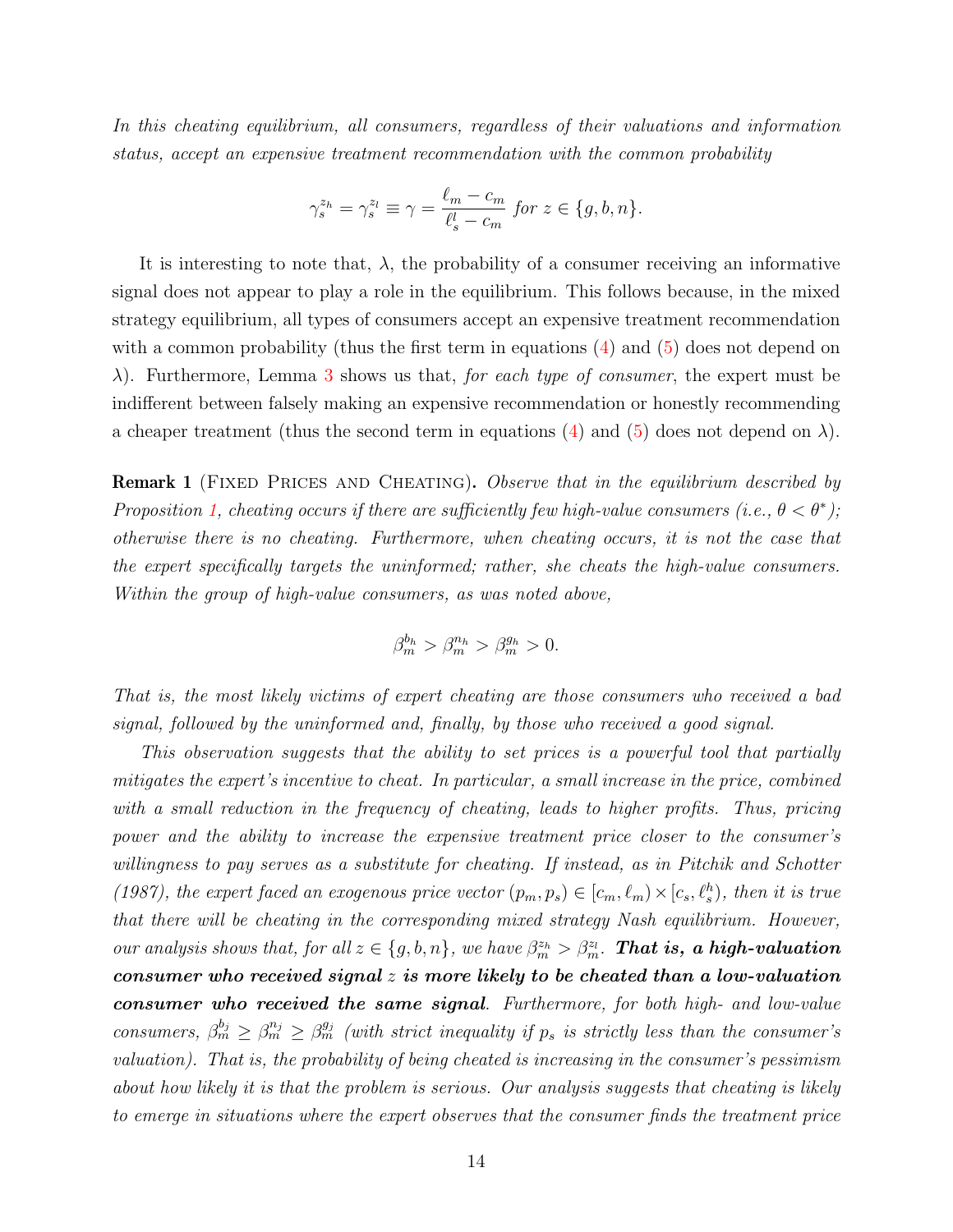relatively low with respect to his/her valuation. In those situations, the expert understands that the consumer has some tolerance for being cheated. Provided that there is room for cheating due to this willingness to pay and price, the extent of the expert's cheating then depends on whether the consumer strongly believes to have a serious problem or not. In that respect, an uninformed consumer is always less likely to be cheated than an informed consumer who has received a bad signal and hence is pessimistic about the nature of the problem.

### <span id="page-14-0"></span>4 Conclusion

In this paper, we contribute to the literature on credence goods by analyzing the implications of consumer information in a market for expert services. An important yet somewhat overlooked feature of these markets is the consumer heterogeneity in expertise and information regarding the service that the expert provides. Perhaps, this lack of attention to the implications of consumer information in expert services stems from the implicit and widely unquestioned assumption that marks most conventional thinking: fraudulent experts are likely to target ignorant and uninformed consumers as their victims. By identifying what drives expert cheating, our analysis questions this folk wisdom and shows that it is somewhat misguided.

We analyze the case when some consumers receive noisy information signals about the type of their problem. This information structure implies that a consumer may believe that his problem is likely to be serious, whereas it is only minor. As such, one would expect the expert to target such pessimistic consumers who are more likely to accept a fraudulent expensive treatment recommendation. While this is true, it is incomplete. Specifically, our results show that the ability to set prices acts as a substitute for opportunistic cheating. Moreover, the expert does strictly better by raising prices and an appropriate reduction in the probability of cheating. The end of this process concludes at one of two points. First, if there are relatively few high-value consumers, then the expert sets the price to repair a serious problem at the low-value consumers' reservation value. Regardless of their information status, because the price is at the reservation value, low-value consumers are not cheated by the expert. In contrast, the few high-value consumers are cheated, with the most likely victims of cheating being those who are most pessimistic about the likelihood that their problem is serious. Second, if there are sufficiently many high-value consumers, then the expert chooses a price at their reservation value, meaning that the low-value consumers are priced out of the market. Moreover, in this equilibrium, there is no cheating at all.

We have also analyzed the case (in Appendix [B\)](#page-19-0) in which the expert is unable to distin-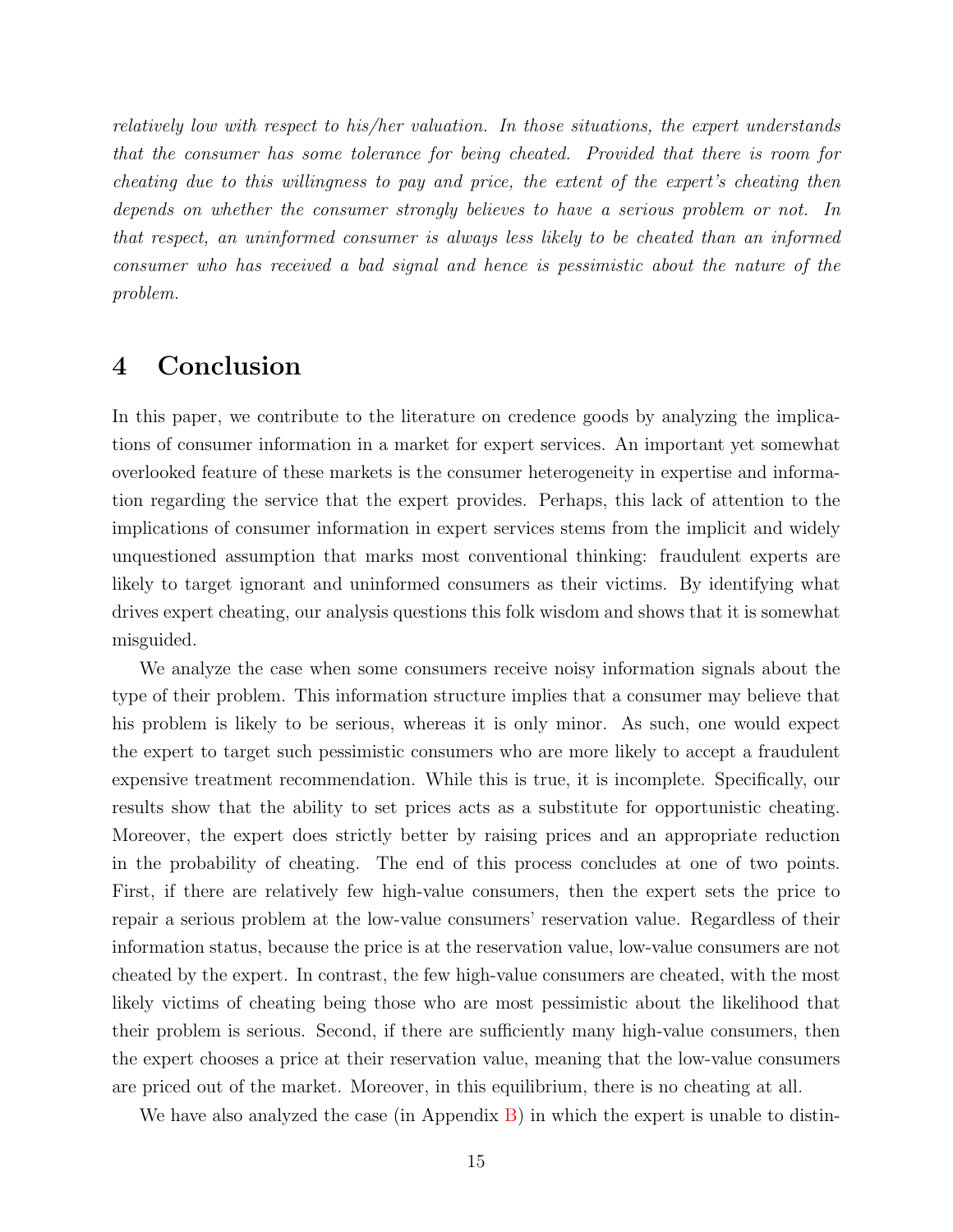guish between high- and low-value consumers. Here we showed that in the unique equilibrium of the game, there is actually no cheating. The same two types of equilibrium outcomes emerge — that is, the price to repair a serious problem is either at the reservation value of the low-value or high-value consumers. In the latter case, that there can be no cheating is obvious. In the former case, since the price is at the reservation value of the low-value consumers, the expert cannot cheat these consumers. However, because the expert is unable to distinguish between high- and low-value consumers, it also means that the expert cannot cheat high-value consumers. This suggests that consumers with observable characteristics, which might tempt an expert to behave opportunistically, would do well to seek out ways to hide this characteristic, or to otherwise try to mimic the type who is less likely to be cheated.

### References

- [1] Alger, I. and Salanié, F. 2006. "A Theory of Fraud and Over-Consumption in Experts Markets." Journal of Economics and Management Strategy, 15(4), 853-81.
- [2] Darby, M.R. and Karni, E. 1973. "Free Competition and Optimal Amount of Fraud." Journal of Law and Economics, 16, 67-88.
- [3] De Jaegher, K. and Jegers, M. 2001. "The Physician–Patient Relationship as a Game of Strategic Information Transmission." Health Economics,  $10(7)$ , 651–68.
- [4] Dranove, D. 1988. "Demand Inducement and the Physician/Patient Relationship." Economic Inquiry, 26, 281–98.
- [5] Emons, W. 2001. "Credence Goods Monopolists." International Journal of Industrial Organization, 19, 375–389.
- [6] Emons, W. 1997. "Credence Goods and Fraudulent Experts." RAND Journal of Eco*nomics*,  $28(1)$ ,  $107-19$ .
- [7] Eső, P. and Szentes, B. 2007. "The Price of Advice." RAND Journal of Economics, 38, 863-80.
- [8] Fong, Y-F. 2005. "When Do Experts Cheat and Whom Do They Target." RAND Journal of Economics, 36, 113–130.
- [9] Pesendorfer, W. and Wolinsky, A. 2003. "Second Opinions and Price Competition: Inefficiency in the Market for Expert Advice." Review of Economic Studies, 70(2), 417–37.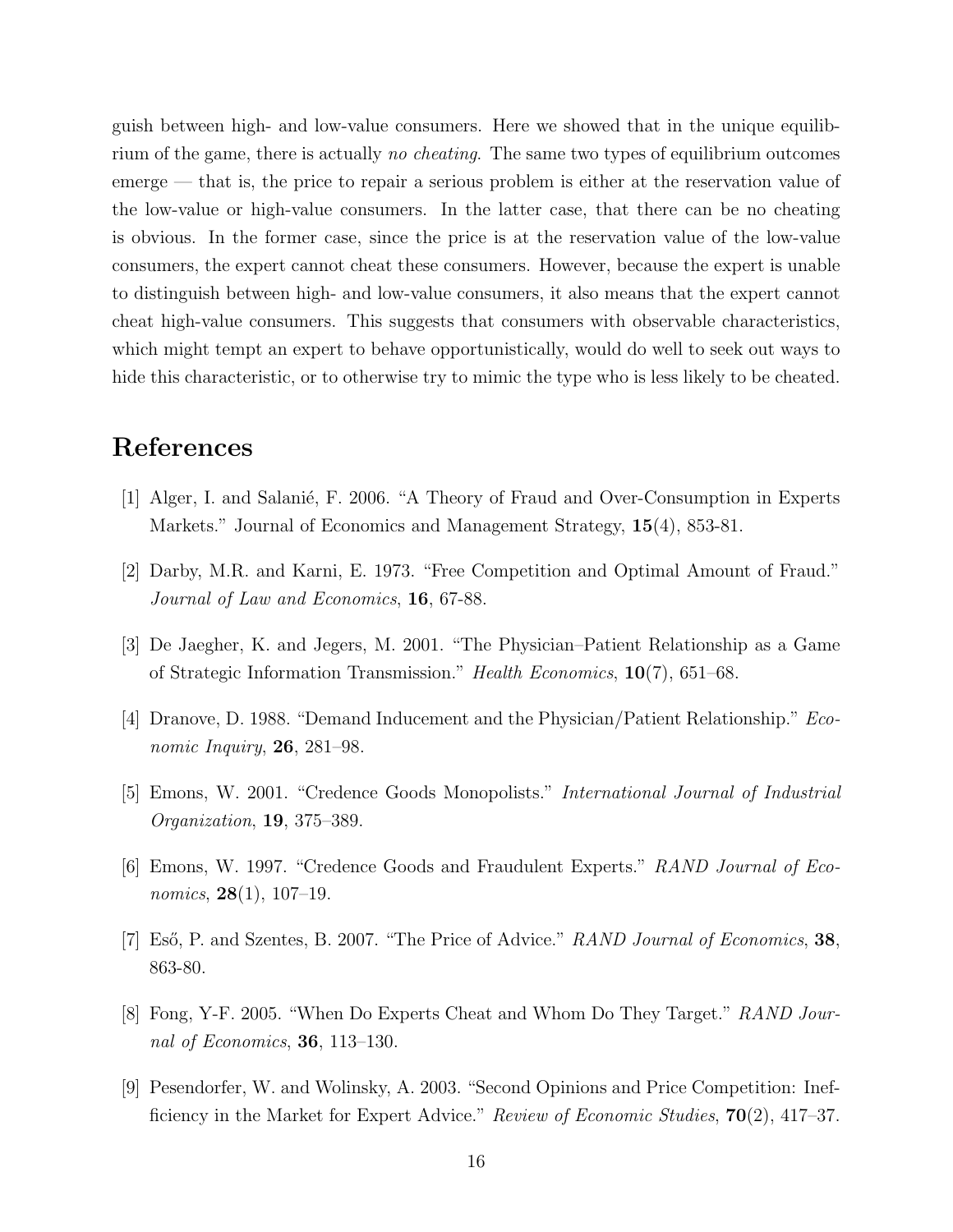- [10] Pitchik, C. and Schotter, A. 1987. "Honesty in a Model of Strategic Information." American Economic Review, 77(2), 815–829.
- [11] Sülzle, K. and Wambach, A. 2005. "Insurance in a Market for Credence Goods." *Journal* of Risk and Insurance,  $72(1)$ , 159–76.
- [12] Taylor, C. R. 1995. "The Economics of Breakdowns, Checkups, and Cures." Journal of Political Economy,  $103(1)$ , 53-74.
- [13] Wolinsky, A. 1993. "Competition in a Market for Informed Experts' Services." RAND Journal of Economics, 24, 380–398.

### <span id="page-16-0"></span>A Omitted Proofs

**Proof of Lemma [1:](#page-8-0)** Obviously, if  $p_s > \ell_s^h$ , then all consumers will reject an expensive treatment with probability one. Similarly, if  $p_m > \ell_m$ , all consumers will reject a minor treatment recommendation with probability one. Next, if  $p_m < c_m$ , the expert would refuse to treat the consumer (because doing so would generate a loss). Therefore, to generate positive profits we must have  $p_m \in [c_m, \ell_m]$ . Finally, if  $p_s < c_s$ , the expert would either provide the minor treatment (which will be rejected by consumers if  $p_s \in (\ell_m, c_s)$ ) or refuse to treat the consumer. Therefore, in any equilibrium where the expert makes positive profits, the set of possible prices must be such that  $p_m \in [c_m, \ell_m]$  and  $p_s \in [c_s, \ell_s^h]$ .

**Proof of Lemma [2:](#page-8-2)** First, observe that since  $p_m \leq \ell_m < c_s$  and due to the limited liability assumption, regardless of the type of consumer, the expert would never recommend a minor treatment when the problem is serious, as otherwise she would be required to provide the expensive treatment at a loss. Therefore, we must have  $\beta_s^t = 1$  for all  $t \in T$ . Second, because  $\beta_s^t = 1$ , when the consumer receives a minor treatment recommendation from the expert, he can be sure that the problem is minor. Since  $p_m \leq \ell_m$ , the consumer strictly prefers to accept. Hence,  $\gamma_m^t = 1$  for all  $t \in T$ .

**Proof of Lemma [3:](#page-8-1)** (i) Suppose  $p_m \in [c_m, \ell_m]$  and  $p_s \in [c_s, \ell_s]$ . Consider a consumer of type  $t \in T$  and suppose to the contrary that  $\gamma_s^t = 1$ . In this case, since such consumers accept an expensive treatment with probability one, the expert will always cheat these consumers and set  $\beta_m^t = 1$ .

However, when  $\beta_m^t = 1$ , the expected benefit of accepting an expensive treatment recommendation for a consumer is at most  $\alpha_b \ell_s^h + (1 - \alpha_b)\ell_m$ , which is the case if the consumer has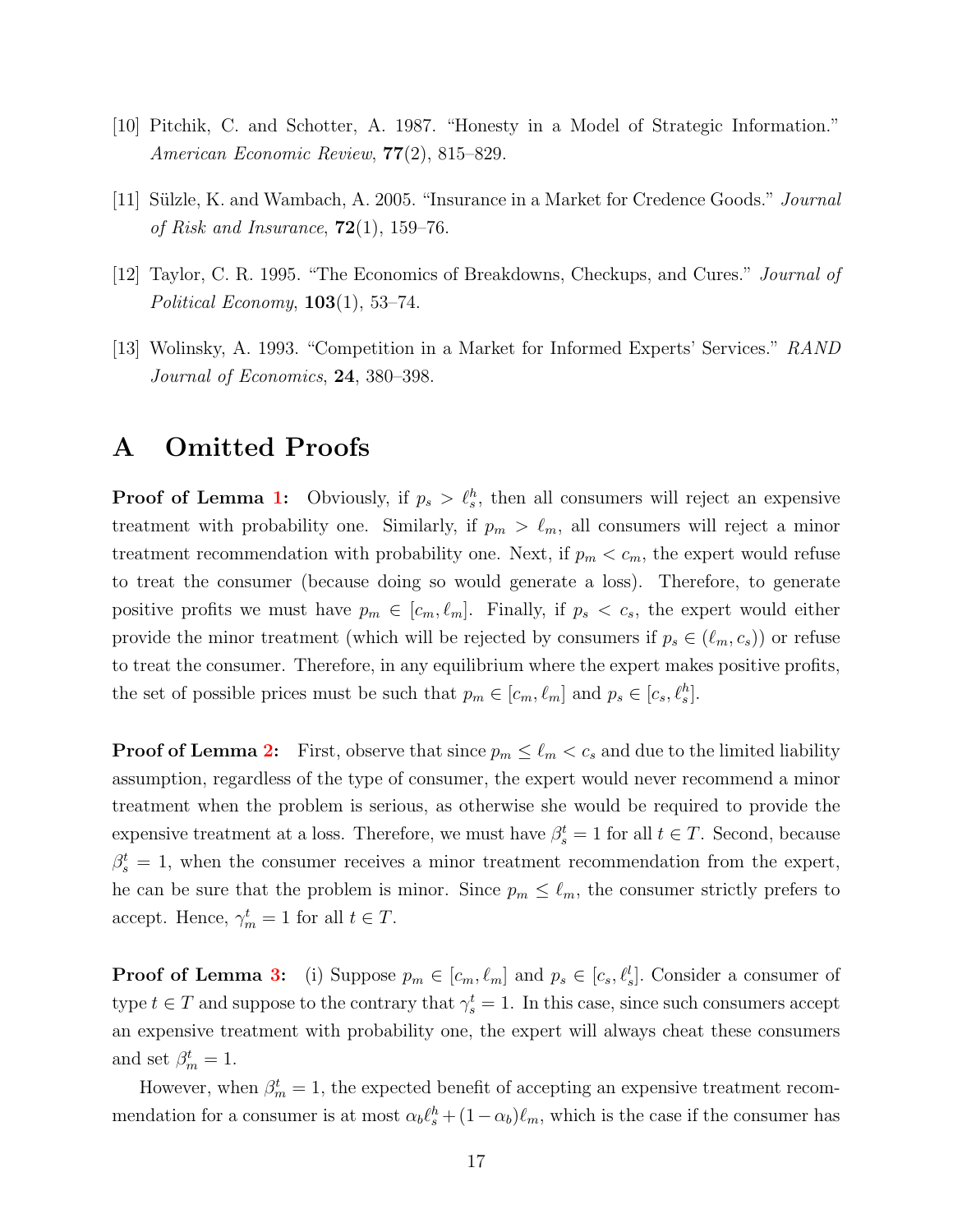a high valuation and has received a bad signal. But note that by assumption A1, we have  $\alpha_b \ell_s^h + (1 - \alpha_b)\ell_m < c_s < p_s$ , which implies that even for that consumer (and hence for all other types of consumers as well) we have  $\gamma_s^t = 0$ . Therefore,  $\beta_m^t = 1$  implies  $\gamma_s^t = 0$  for all  $t \in T$ .

Next note that, if  $\gamma_s^t = 0$ , we must have  $\beta_m^t = 0$ : the expert never cheats a consumer who rejects an expensive treatment recommendations with probability one. This follows, because when  $\gamma_s^t = 0$ , setting  $\beta_m^t = 0$  yields  $p_m - c_m > 0$  with probability one, whereas cheating yields zero with probability one. Therefore,  $\gamma_s^t = 0$  implies  $\beta_m^t = 0$  for all  $t \in T$ .

But if  $\beta_m^t = 0$ , then we must have  $\gamma_s^t = 1$ , that is, if the expert is never cheating, then all types of consumers must accept an expensive treatment with probability one. This follows since if  $\beta_m^t = 0$ , even for a low valuation consumer with a good signal (the consumer which expects to benefit the least from an expensive treatment), the expected benefit of accepting an expensive treatment recommendation is  $\ell_s^l \geq p_s$ . Hence,  $\beta_m^t = 0$  for all t implies  $\gamma_s^t = 1$ for all t. But as we already argued,  $\gamma_s^t = 1$  implies  $\beta_m^t = 1$ . Therefore, the above arguments rule out a pure strategy equilibrium and hence we must have  $\beta_m^t \in (0,1)$  and  $\gamma_s^t \in (0,1)$  for all  $t \in T$ .

(ii) Note that for  $p_s \in (\ell_s^l, \ell_s^h]$ , regardless of the expert's cheating behaviour, the price of the xpensive treatment is too high for low valuation consumer, and hence all low valuation consumers regardless of their information status will reject an expensibe treatment recommendation with probability one,

$$
\gamma_s^{g_l}=\gamma_s^{b_l}=\gamma_s^{n_l}=0
$$

Consequently, the expert will never cheat a low valutiation consumer, regardless of information status, and we have

$$
\beta_m^{g_l}=\beta_m^{b_l}=\beta_m^{n_l}=0
$$

since cheating yields a payoff of zero, whereas truthfullly revealing that the consumer needs a cheap treatment yields  $p_m - c_m$  with certainty.

The argument that for high valuation consumers we have  $\gamma_s^t \in (0,1)$  and  $\beta_m^t \in (0,1)$  for  $t \in \{g_h, b_h, n_h\}$  is identical to the proof of part (i) of Lemma [3](#page-8-1) and hence is skipped.

**Proof of Lemma [4:](#page-10-0)** (i) For the price range  $p_m \in [c_m, \ell_m)$  and  $p_s \in [c_s, \ell_s]$ , the expert's exante expected profits is given by

$$
\Pi(p_m, p_s) = \alpha [\lambda \pi_1 + (1 - \lambda)\pi_2] (p_s - c_s) + (1 - \alpha)[\lambda \pi_3 + (1 - \lambda)\pi_4]
$$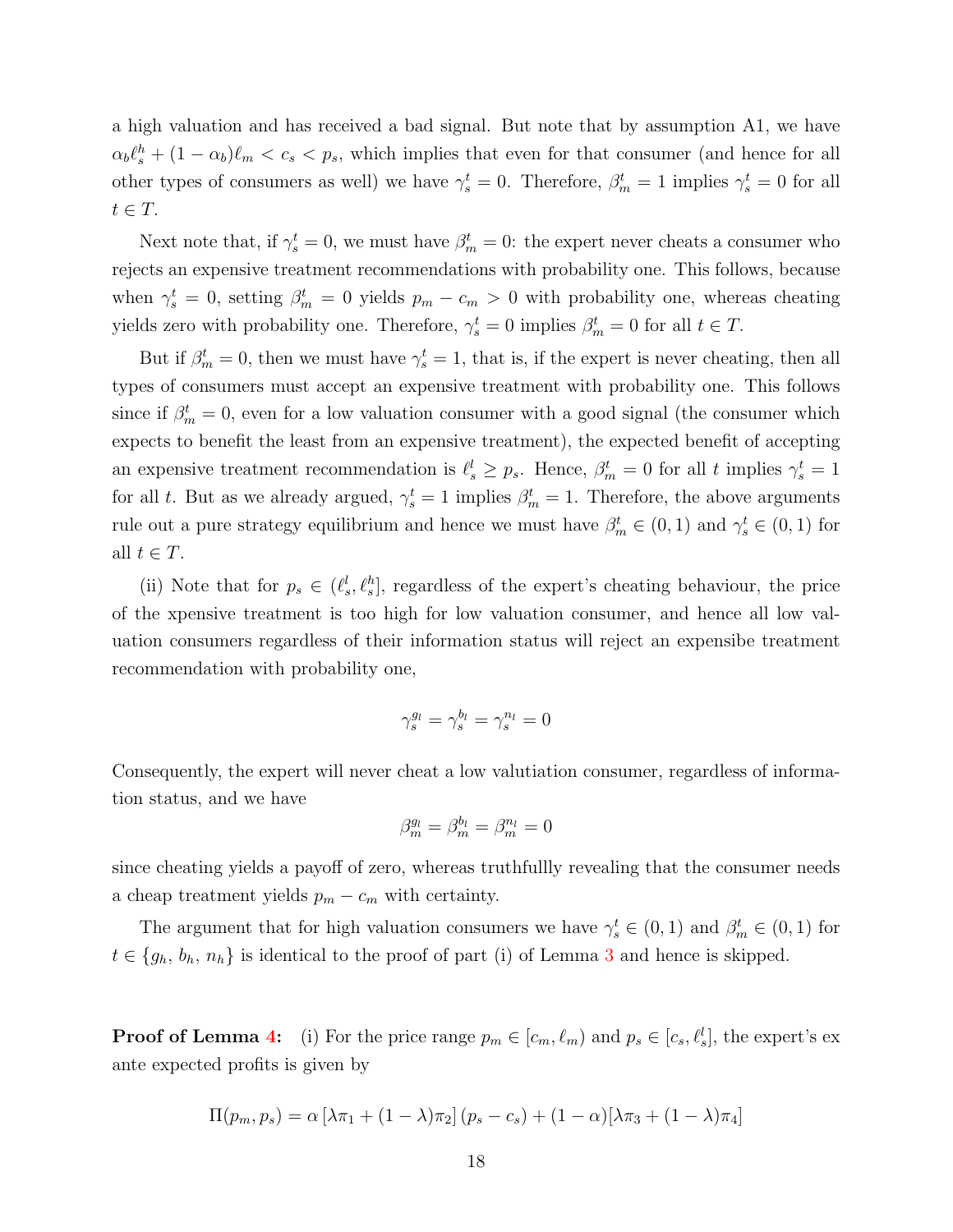where

$$
\pi_1 = \phi \theta \gamma_s^{b_h} + \phi (1 - \theta) \gamma_s^{b_l} + (1 - \phi) \theta \gamma_s^{g_h} + (1 - \phi) (1 - \theta) \gamma_s^{g_l}
$$

$$
\pi_2 = \theta \gamma_s^{n_h} + (1 - \theta) \gamma_s^{n_l}
$$

$$
\pi_3 = \phi [(\theta \beta_m^{g_h} \gamma_s^{g_h} + (1 - \theta) \beta_m^{g_l} \gamma_s^{g_l})(p_s - c_m) + (\theta (1 - \beta_m^{g_h}) + (1 - \theta)(1 - \beta_m^{g_l})) (p_m - c_m)] + (1 - \phi) [(\theta \beta_m^{b_h} \gamma_s^{b_h} + (1 - \theta) \beta_m^{b_l} \gamma_s^{b_l})(p_s - c_m) + (\theta (1 - \beta_m^{b_h}) + (1 - \theta)(1 - \beta_m^{b_l})) (p_m - c_m)]
$$

 $\pi_4 = \theta[\beta_m^{n_h} \gamma_s^{n_h} (p_s - c_m) + (1 - \beta_m^{n_h}) (p_m - c_m)] + (1 - \theta)[\beta_m^{n_l} \gamma_s^{n_l} (p_s - c_m) + (1 - \beta_m^{n_l}) (p_m - c_m)]$ 

Now using the above expression for  $\gamma_s^t$  and  $\beta_m^t$ , one can simplify the above expected profit function and obtain

$$
\pi_1 = \pi_2 = \frac{p_m - c_m}{p_s - c_m}
$$

and

$$
\pi_3 = \pi_4 = p_m - c_m.
$$

Accordingly, we the ex ante expected profit function for  $(p_m, p_s) \in [c_m, \ell_m) \times [c_s, \ell_s]$  takes the following form:

$$
\Pi(p_m, p_s) = \left[\alpha \frac{p_s - c_s}{p_s - c_m} + (1 - \alpha)\right](p_m - c_m).
$$

(ii) In this case, notice that since  $p_s > \ell_s^l$ , we must have  $\gamma_s^{z_l} = 0$  for  $z \in \{g, b, n\}$ , so that all low valuation consumers, regardless of their information status, reject an expensive treatment with probability 1. Therefore, it must also be that  $\beta_m^{z_l} = 0$ . Using similar arguments as above, it can be shown that  $\gamma_s^{z_h} \in (0,1)$  and  $\beta_m^{z_h} \in (0,1)$  for  $z \in \{g, b, n\}$ . The acceptance probabilities for the uninformed and informed high valuation consumers can be written as

$$
\gamma_s^{z_h} = \frac{p_m - c_m}{p_s - c_m} \equiv \gamma \text{ for } z \in \{g, b, n\},\
$$

while the cheating probabilities for the expert are given by

$$
\beta_m^{z_h} = \frac{\alpha_z(\ell_s^h - p_s)}{(1 - \alpha_z)(p_s - \ell_m)}
$$

Given these recommendation strategies and the acceptance probabilities, for prices  $p_m \in$  $[c_m, \ell_m]$  and  $p_s \in (\ell_s^l, \ell_s^h]$  one can write the ex ante expected profit of the expert as

$$
\Pi(p_m, p_s) = \left[\alpha \theta \frac{p_s - c_s}{p_s - c_m} + (1 - \alpha)\right] (p_m - c_m).
$$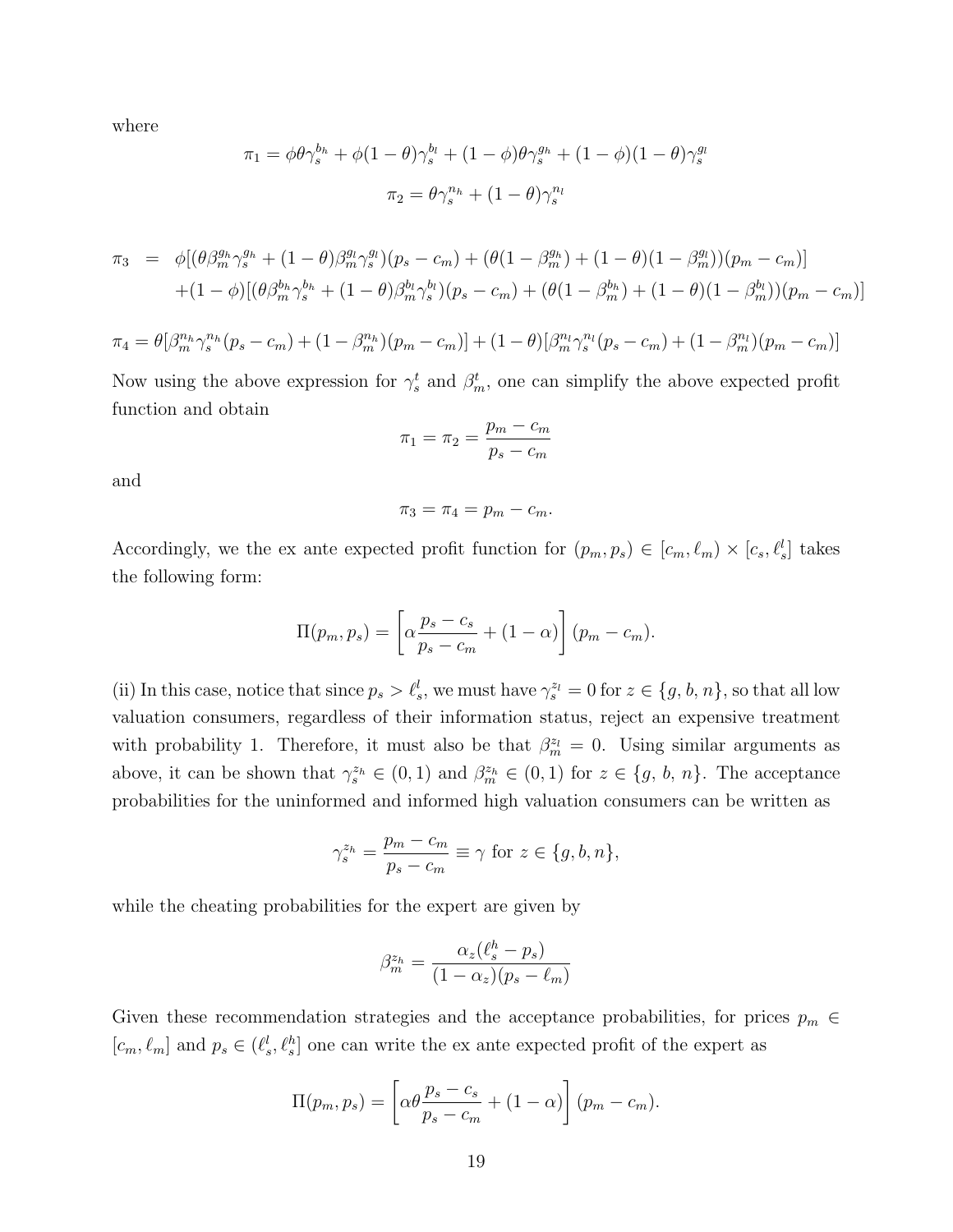## <span id="page-19-0"></span>B The Expert Cannot Distinguish High-Value From Low-Value Consumers

In this section, we focus on the case in which the expert is unable to distinguish between high- and low-value consumers. All of the primitives are the same as before. The main result here is that the unique equilibrium involves no cheating by the expert.

#### B.1 Consumers Do Not Receive an Informative Signal

In order to develop intuition for the more complicated case, we first focus on the case in which consumers do not receive an informative signal on whether or not the problem is serious. Since the expert is unable to distinguish between high-value and low-value consumers, she cannot condition her recommendation strategy on the consumer's type; only on whether the problem is serious or minor. To this end, let  $\beta_m$  denote the probability that the expert recommends an expensive repair to a consumer whose problem is actually minor.

We focus our attention on pricing subgames in which  $p_m \in [c_m, \ell_m]$  and  $p_s \in [c_s, \ell_s^h]$ . Because of limited liability, we also immediately impose that  $\beta_s = 1$ , which means that the expert always recommends an expensive repair when the problem is serious. With these two restrictions in place, we can be sure that the expert will always agree to treat a consumer. Hence, we can ignore  $\rho$  (the probability that the expert refuses to treat a consumer).

We first show that if low-value consumers are indifferent between accepting and rejecting an expensive repair, then high-value consumers strictly prefer to accept. The expected loss from rejecting an expensive repair is given by:

$$
\mathbb{E}^{j}(loss|s, reject) = \frac{\alpha \ell_s^j + (1 - \alpha)\beta_m \ell_m}{\alpha + (1 - \alpha)\beta_m},
$$

where  $j \in \{l, h\}$ . It is easily apparent that, since  $\ell_s^h > \ell_s^l$ ,  $\mathbb{E}^h(\text{loss}|s, \text{reject}) > \mathbb{E}^l(\text{loss}|s, \text{reject})$ .

We next show that we cannot have a pure-strategy equilibrium. First suppose that  $p_s < \ell_s^l$ and that  $\beta_m = 0$ . In this case, both low-value and high-value consumers will accept with probability 1. However, if all consumers accept with probability 1, then the expert strictly prefers to cheat, which means that  $\beta_m = 1$ . On the other hand, if  $\beta_m = 1$ , then consumers prefer to reject since now, by assumption:

$$
\mathbb{E}^h(\text{loss}|s,\text{reject}) = \alpha \ell_s^h + (1-\alpha)\ell_m < c_s \le p_s.
$$

Therefore, the expert strictly prefers to be honest, which means that there can not be a pure-strategy equilibrium.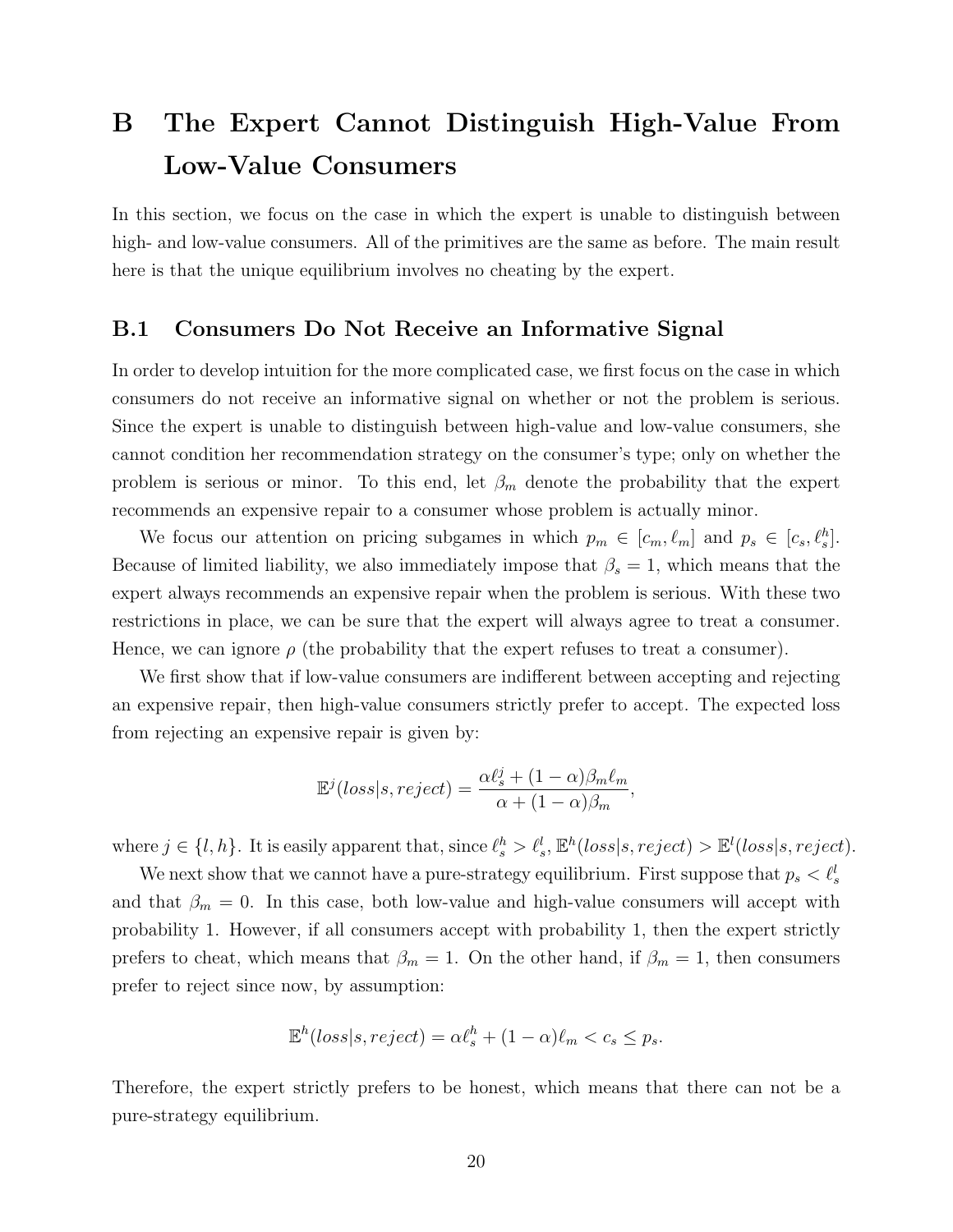Taken together, these two points imply that in equilibrium, either the low-value consumers must be made indifferent between accepting and rejecting (leaving the high-value consumers to accept with probability 1), or the high-value consumers must be made indifferent between accepting and rejecting (leaving the low-value consumers to reject with probability 1).

#### B.1.1 Case 1: Low-value consumers are indifferent

We first look for an equilibrium in which low-value consumers are indifferent between accepting and rejecting an expensive recommendation. In this case, we must have that  $\alpha \ell_s^j + (1-\alpha)\beta_m \ell_m$  $\frac{a_{s}^{s}+(1-\alpha)\beta_{m}\ell_{m}}{\alpha+(1-\alpha)\beta_{m}}=p_{s}$ , which implies that:

$$
\beta_m = \frac{\alpha}{1 - \alpha} \frac{\ell_s^l - p_s}{p_s - \ell_m}.
$$

In order for the expert to be willing to mix, it must be that she is indifferent between recommending an expensive or cheap treatment when the problem is minor. That is:

$$
[\theta + (1 - \theta)\gamma^{l}](p_s - c_m) = p_m - c_m,
$$

which implies that:

$$
\gamma^l = \frac{1}{1-\theta} \frac{p_m - c_m}{p_s - c_m} - \frac{\theta}{1-\theta},
$$

with the proviso that  $\gamma^l \in [0,1]$ .

With this in hand, we are now ready to write down the expected profit function of an expert who sets prices  $p_m$  and  $p_s$ . In particular, we have:

$$
\Pi(p_m, p_s) = \alpha [\theta + (1 - \theta)\gamma^l](p_s - c_s) + (1 - \alpha)[\beta_m(\theta + (1 - \theta)\gamma^l)(p_s - c_m) + (1 - \beta_m)(p_m - c_m)]
$$
  
=  $\alpha \left[ \frac{p_m - c_m}{p_s - c_m} \right](p_s - c_s) + (1 - \alpha)(p_m - c_m).$ 

Therefore, the decision of the expert is to choose  $(p_m, p_s) \in [c_m, \ell_m] \times [c_s, \ell_s]$  to maximise  $\Pi(p_m, p_s)$  subject to  $\frac{1}{1-\theta}$  $p_m-c_m$  $\frac{p_m-c_m}{p_s-c_m} - \frac{\theta}{1-\theta}$  $\frac{\theta}{1-\theta} \in [0,1].$  Observe that the constraint can be re-written as:

$$
\theta p_s + (1 - \theta)c_m \le p_m \le p_s.
$$

Observe also that the expected profit function is strictly increasing in both  $p_m$  and  $p_s$ . Therefore, the expert wishes to set  $p_m$  and  $p_s$  as high as possible, while respecting the constraints.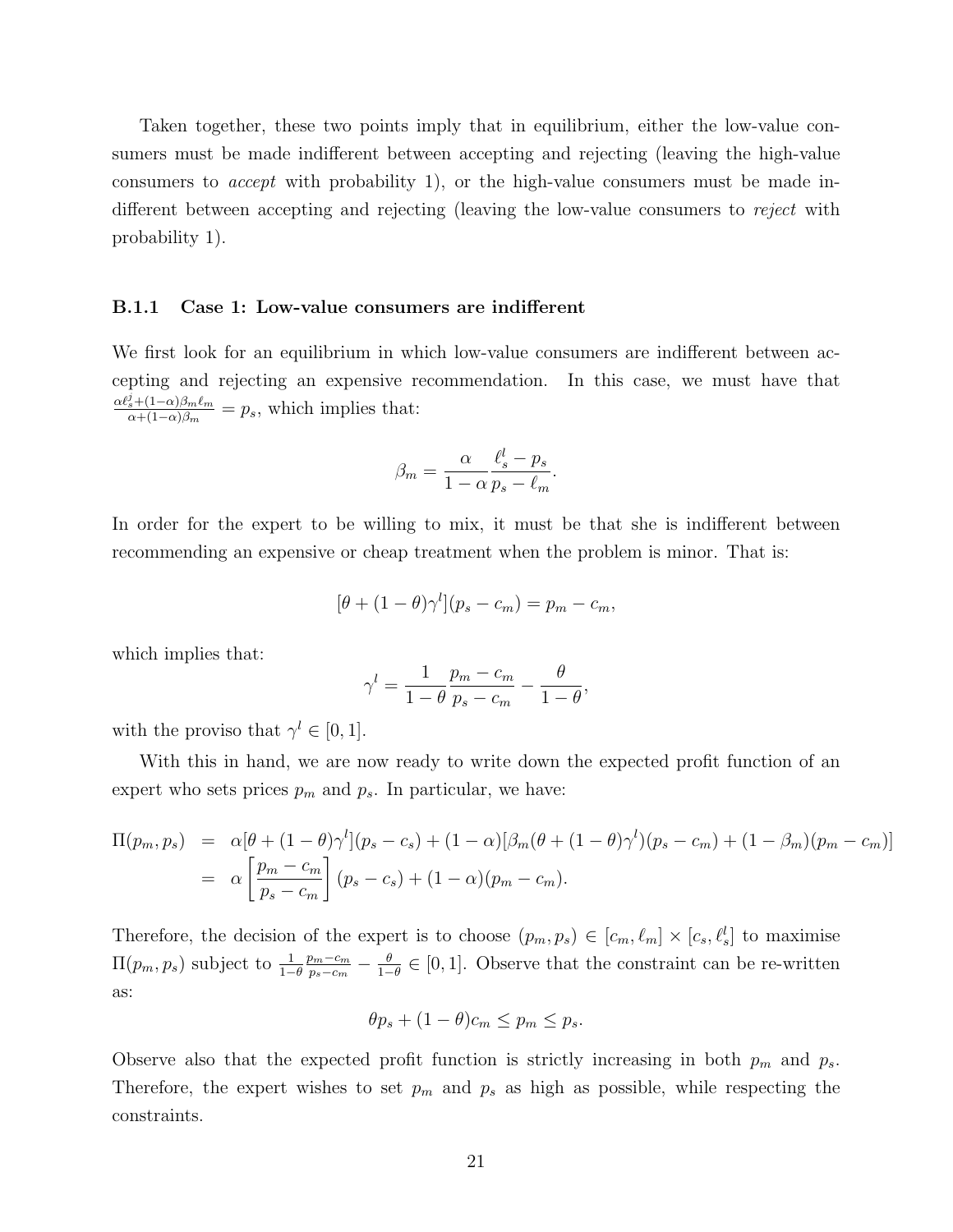It is easy to see that in any equilibrium we must have  $p_m < p_s$ . To see this, suppose that  $c_m < p_m = p_s \leq \ell_m$ . If the expert increases  $p_s$  a little, while leaving  $p_m$  unchanged, then both constraints are still satisfied, but profits are higher. Therefore, in equilibrium, there are two possible outcomes:

E.1. 
$$
p_s = \ell_s^l
$$
 and  $p_m = \ell_m$ , or

E.2.  $p_s = \frac{1}{\theta}$  $\frac{1}{\theta}(\ell_m - (1 - \theta)c_m) \leq \ell_s^l$  and  $p_m = \ell_m$ .

#### B.1.2 Case 2: High-value consumers are indifferent

Now suppose that the expert makes high-value consumers indifferent, meaning that lowvalue consumers strictly prefer to reject an expensive treatment recommendation. In this case, we have that

$$
\beta_m = \frac{\alpha}{1 - \alpha} \frac{\ell_s^h - p_s}{p_s - \ell_m}.
$$

In order for the expert to be willing to mix, it must be that she is indifferent between recommending an expensive or cheap treatment when the problem is minor. That is:

$$
\theta \gamma^h (p_s - c_m) = p_m - c_m,
$$

which implies that:

$$
\gamma^h = \frac{1}{\theta} \frac{p_m - c_m}{p_s - c_m}
$$

,

with the proviso that  $\gamma^h \in [0,1]$ .

With this in hand, we are now ready to write down the expected profit function of an expert who sets prices  $p_m$  and  $p_s$ . In particular, we have:

$$
\Pi(p_m, p_s) = \alpha \theta \gamma^h (p_s - c_s) + (1 - \alpha) [\beta_m (\theta \gamma^h)(p_s - c_m) + (1 - \beta_m)(p_m - c_m)]
$$
  
=  $\alpha \left[ \frac{p_m - c_m}{p_s - c_m} \right] (p_s - c_s) + (1 - \alpha) (p_m - c_m).$ 

Therefore, the decision of the expert is to choose  $(p_m, p_s) \in [c_m, \ell_m] \times [c_s, \ell_s^h]$  to maximise  $\Pi(p_m, p_s)$  subject to  $\frac{1}{\theta}$  $p_m-c_m$  $\frac{p_m - c_m}{p_s - c_m} \in [0, 1].$  Observe that, because of our restriction on prices,  $\gamma^h > 0$ . Therefore, the only relevant constraint is:

$$
p_m \le \theta p_s + (1 - \theta)c_m.
$$

It is not too difficult to see that there can be two possible outcomes here: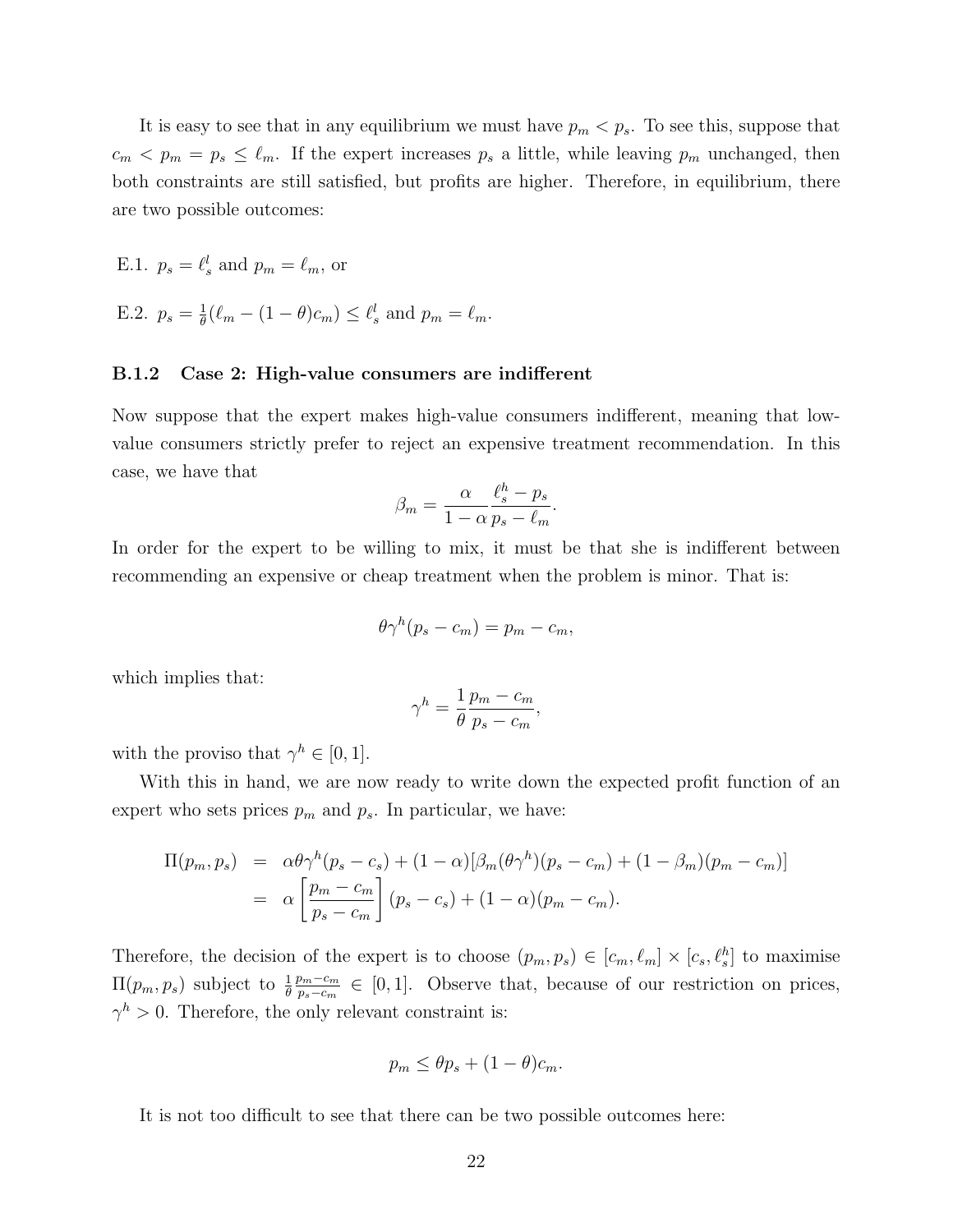E.3.  $p_s = \ell_s^h$  and  $p_m = \ell_m$ , or E.4.  $p_s = \ell_s^h$  and  $p_m = \theta \ell_s^h + (1 - \theta)c_m \leq \ell_m$ .

Notice that in the event that E.2 determines the equilibrium prices, then the expert cheats with strictly positive probability in equilibrium. However, we now show that E.2 is dominated. Observe that since  $p_s = \frac{1}{\theta}$  $\frac{1}{\theta}(\ell_m - (1 - \theta)c_m)$ , we are on the cusp between Case 1 and Case 2. Observe also the expected profits of the expert are continuous at  $p_s = \frac{1}{\theta}$  $\frac{1}{\theta}$ ( $\ell_m$  – (1 –  $\theta$ ) $c_m$ ).<sup>[7](#page-22-0)</sup> We also know that expected profits are strictly increasing in  $p_s$ , which means that the expert would do better to increase  $p_s$  and focus only on high-value consumers. Therefore, we have the following result:

Corollary 1. In the unique equilibrium of the game, the expert never cheats with strictly positive probability.

### B.2 Some Consumers Receive an Informative Signal

We now assume that a fraction  $\lambda \in (0,1]$  of consumers receive an informative signal about the severity of their problem. Let  $\phi \in (0.5, 1)$  denote the precision of the signal. Therefore, the posterior beliefs are given by:

$$
\alpha_g \equiv \Pr(s|g) = \frac{\alpha(1-\phi)}{(1-\alpha)\phi + \alpha(1-\phi)}
$$
 and  $\alpha_b \equiv \Pr(s|b) = \frac{\alpha\phi}{\alpha\phi + (1-\alpha)(1-\phi)}$ ,

whereas a customer with no signal still believes that his problem is serious with probability α. Since the signal is informative, it is apparent that  $\alpha_b > \alpha > \alpha_g$ . We also assume that the expert can observe the signal received by the consumer and, therefore, can condition her recommendation strategy on it. Denote by  $\beta_m^j$  the probability that the expert recommends an expensive treatment when the problem is minor and the consumer received signal  $j \in \{b, g, n\}$ (where  $n$  denotes that no signal was received).

As was the case when consumers do not receive an informative signal about the severity of the problem, for all j, if  $\beta_m^j$  is such that a low-value, type j consumer is indifferent between accepting and rejecting, then the high-value, type  $j$  consumer strictly prefers to accept. Furthermore, since both the expert and the consumer know the signal received by the consumer, the same logic also shows that there cannot be a pure-strategy equilibrium. Table [1](#page-23-0) summarises the cheating probability that will make a consumer with value  $v \in \{l, h\}$  and signal  $j \in \{g, b, n\}$  indifferent between accepting and rejecting an expensive recommendation.

<span id="page-22-0"></span><sup>&</sup>lt;sup>7</sup>This follows because for  $p_s < \frac{1}{\theta}(\ell_m - (1-\theta)c_m)$ , the probability that an expensive recommendation is accepted is given by  $\theta + (1 - \theta)\gamma^l$ , while for  $p_s > \frac{1}{\theta}(\ell_m - (1 - \theta)c_m)$ , the probability that an expensive recommendation is accepted is given by  $\theta \gamma^h$ . However, when  $p_s = \frac{1}{\theta} (\ell_m - (1 - \theta)c_m)$ ,  $\gamma^h = 1$  and  $\gamma^l = 0$ , which implies that expected profits are continuous.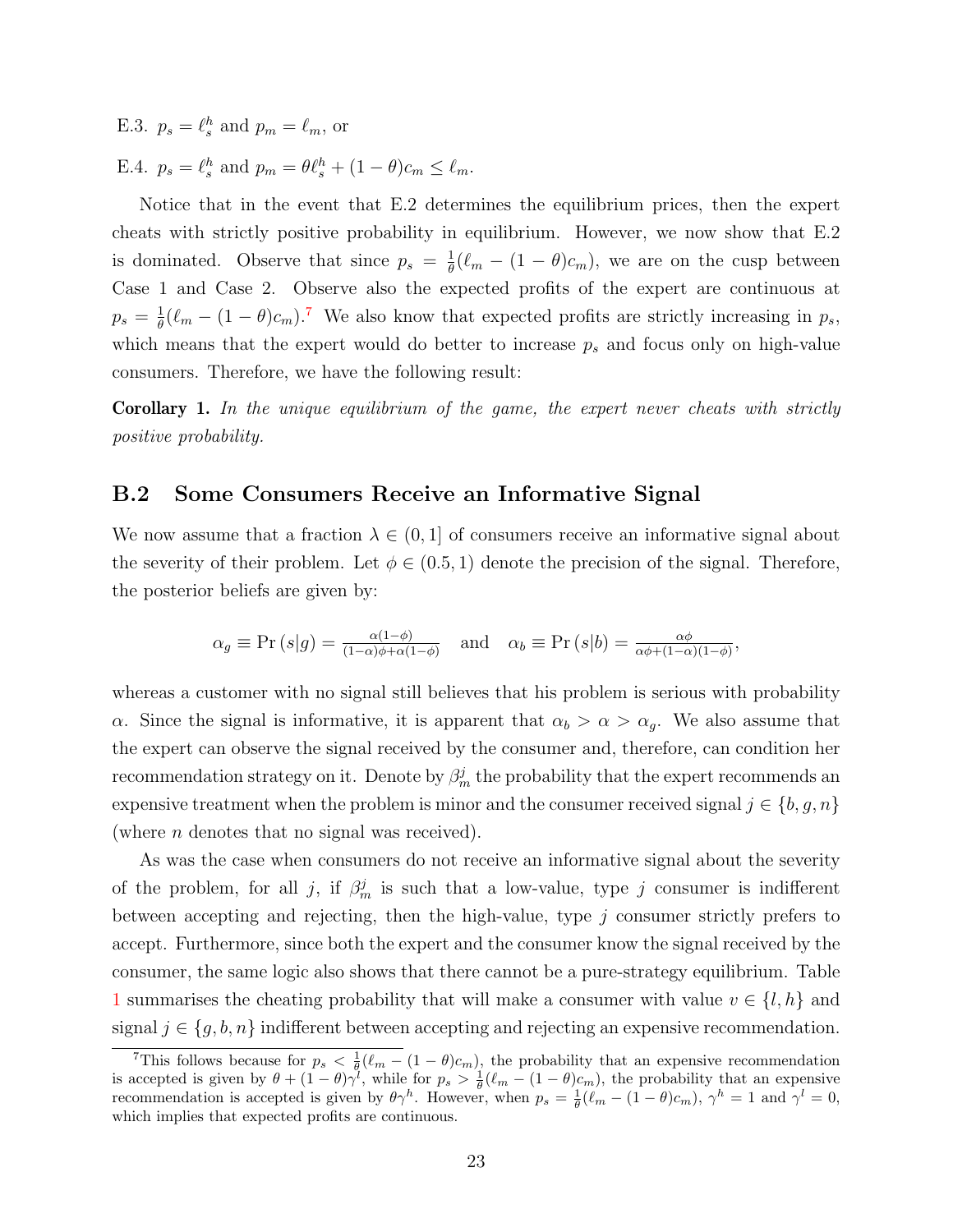|       | оh |                         | $\frac{p_s}{s}$ $\alpha$ $\ell_s^h-p_s$                                                                                                     | $\alpha_b$                |
|-------|----|-------------------------|---------------------------------------------------------------------------------------------------------------------------------------------|---------------------------|
| Value |    |                         | $\overline{\phantom{0} -\alpha_g}\,\overline{p_s-\ell_m} \quad \overline{1-\alpha}\,\overline{p_s-\ell_m}$                                  | $1-\alpha_b p_s - \ell_m$ |
|       |    | $\alpha_g$              | $\frac{\ell_s^l - p_s}{\ell_s^l - p_s}$ $\alpha$ $\frac{\ell_s^l - p_s}{\ell_s^l - p_s}$ $\alpha_b$ $\frac{\ell_s^l - p_s}{\ell_s^l - p_s}$ |                           |
|       |    | $\overline{p_s-\ell_m}$ | $\frac{1-\alpha}{p_s-\ell_m}$                                                                                                               |                           |

#### <span id="page-23-0"></span>Table 1: Critical Cheating Probabilities Signal Received

Observe that along each row of the table, as we move from left to right, the critical probability is increasing since consumers' pessimism about the severity of the problem is increasing. Also observe that high-value consumers are more tolerant of cheating than are low-value consumers.

In Table [2,](#page-23-1) we report the acceptance probability of a consumer with value  $v \in \{h, l\}$  and signal  $j \in \{g, b, n\}$  (assuming that the consumer is indifferent) upon receiving an expensive treatment recommendation. Notice that the acceptance probability is independent of the signal received by the consumer as the signal received by the consumer does not enter into the expert's payoff function.

<span id="page-23-1"></span>Table 2: Consumer Acceptance Probabilities (assuming indifferent) Signal Received

| Value | ph.<br>$\sim_{\mathcal{S}}$ | $\scriptstyle\sigma m$<br>m<br>$p_s$<br>$\mathfrak{c}_m$ | $\mathfrak{m}$<br>$\nu m$<br>$\mathfrak{m}$ | m<br>$\mathsf{\scriptstyle\sigma} m$<br>$\mathfrak{c}_m$<br>$\nu_s$ |
|-------|-----------------------------|----------------------------------------------------------|---------------------------------------------|---------------------------------------------------------------------|
|       | N<br>$\sim_{\mathcal{S}}$   | $p_m$<br>$-c_m$<br>$c_m$                                 | $p_m$<br>$-c_m$<br>$1 - \theta p_s - c_m$   | $p_m$<br>$-c_m$<br>$-c_m$<br>$-\theta p_s$                          |

Although tedious, it is possible to show that the expected profits function of the expert is given by:

$$
\Pi(p_m, p_s) = \alpha \left[ \frac{p_m - c_m}{p_s - c_m} \right] (p_s - c_s) + (1 - \alpha)(p_m - c_m)
$$

for all  $(p_m, p_s) \in [c_m, \ell_m] \times [c_s, \ell_s^h]$ .<sup>[8](#page-23-2)</sup>

Our goal is to show that there is no cheating in equilibrium. To this end, observe that if 1 θ  $p_m-c_m$  $\frac{p_m-c_m}{p_s-c_m} < 1$ , then  $\frac{1}{1-\theta}$  $p_m-c_m$  $\frac{\rho_m - c_m}{p_s - c_m} - \frac{\theta}{1 - \theta} < 0$ . This means that the expert cannot make indifferent some high-value consumer types and other low-value consumer types. Given this, we can conclude that the same four sets of prices determine potential optimal prices by the expert. That is,

<span id="page-23-2"></span><sup>8</sup>Of course, in different pricing regions, different consumers will be indifferent between accepting and rejecting. Obviously, for example, if  $p_s > \ell_s^l$ , then only high-value consumers are willing to accept an expensive treatment recommendation.